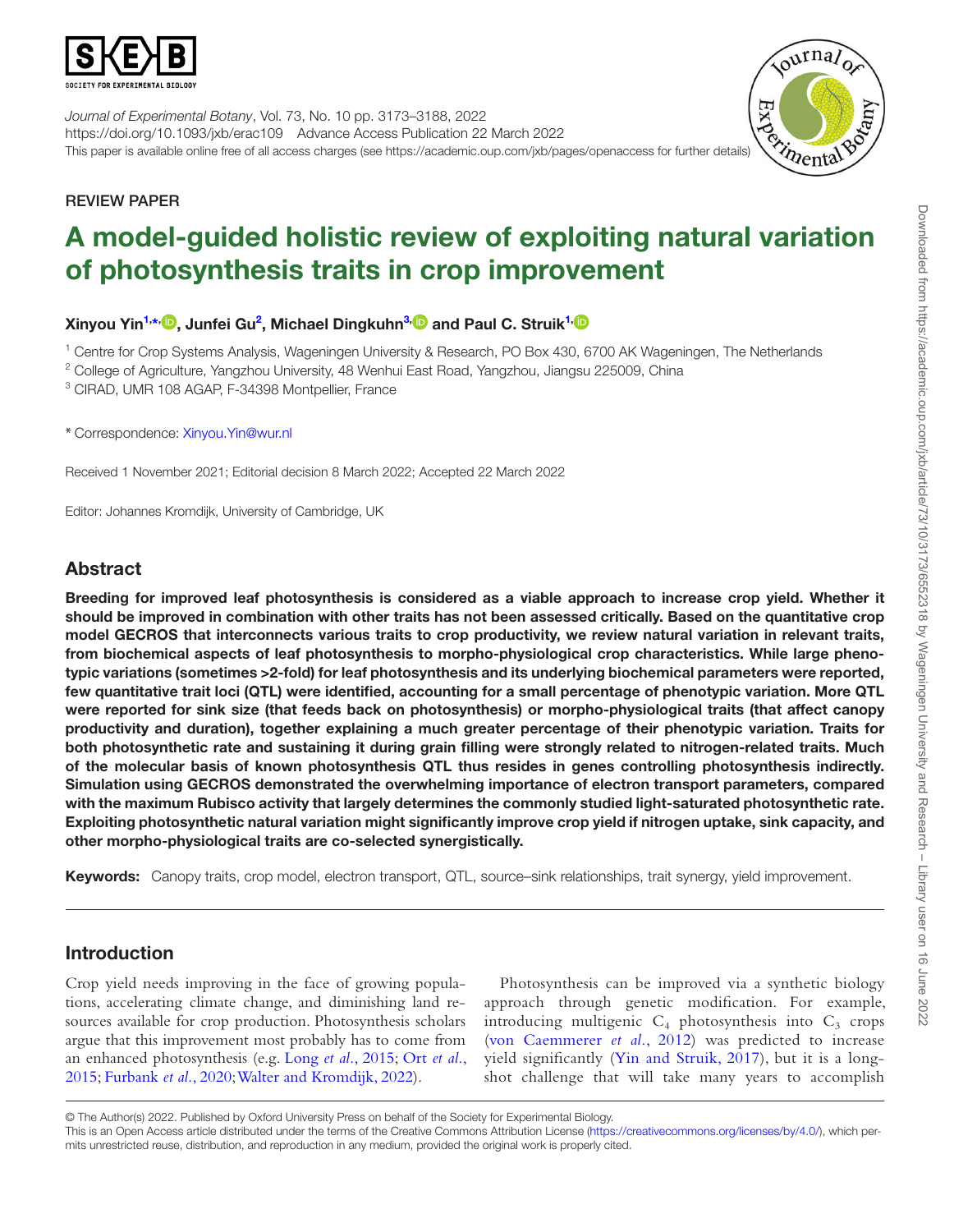(Long *et al.*[, 2015\)](#page-14-0). Genetic modifications for simpler processes, such as accelerating recovery from photoprotection under fluctuating light ([Kromdijk](#page-14-2) *et al.*, 2016) or bypassing photorespiration ([South](#page-15-3) *et al.*, 2019), have resulted in more productive model plants under field conditions. However, inserting such modifications into major crops remains a challenge. Another approach is to exploit natural variation in photosynthesis among and within species ([Flood](#page-13-1) *et al.*, 2011). Within species, natural variation in leaf photosynthesis has been reported for major crops (e.g. Gu *et al.*[, 2012a](#page-13-2); [Driever](#page-12-0)  *et al.*[, 2014](#page-12-0); [Meena](#page-14-3) *et al.*, 2021). Exploiting such natural variation via conventional breeding is most likely to be the best short-term option.

While past yield improvements rarely came from increased photosynthesis and genotypic yields rarely correlate with leaf photosynthetic rates (e.g. [Driever](#page-12-0) *et al.*, 2014; Gu *[et al.](#page-13-3)*, [2014b\)](#page-13-3), increased photosynthesis generally increases yield, for example in FACE (free-air CO<sub>2</sub> enrichment) trials (e.g. [Lv](#page-14-4) *et al.*[, 2020](#page-14-4)). Increased photosynthetic rates, if achievable beyond those attained in modern cultivars, would thus be a promising objective. However, limited success has been achieved from various efforts in exploiting natural variation of photosynthetic traits to improve crops (e.g. [Flexas, 2016](#page-13-4)), probably because natural variation in photosynthesis above the levels of present standard cultivars may be small. In addition, crop physiologists (e.g. [Sinclair](#page-15-4) *et al.*, 2019; [Araus](#page-12-1) *et al.*, 2021) argue that yield is a very complex trait, depending little on leaf photosynthesis but rather on many other physiological processes. This probably means that breeders should exploit variations in multiple traits and aggregate them synergistically in order to improve crop yield.

In this review, we first describe a whole-plant physiology framework ([Box 1](#page-2-0)), based on a quantitative crop model with parameters that capture multiple traits underlying yield hierarchy from photosynthetic biochemistry to leaf, to canopy, to crop scales [\(Fig. 1\)](#page-3-0). Based on this framework, we review the extent of natural variation in relevant parameters along the yield hierarchy. We further review quantitative trait loci (QTL) for some of these parameters. We then use the same crop model to assess potential benefits from pyramiding favourable traits, and to identify most important parameters for improving yield beyond that of best-performing cultivars. We focus on  $C_3$  crops, given their economic importance and their greater improvement potential than  $C_4$  crops [\(Yin and Struik, 2015](#page-15-5)).

# Natural variation of photosynthetic parameters

#### A*max and its underlying biochemical parameters*

According to the (extended) model of [Farquhar](#page-13-5) *et al.* (1980), light-saturated photosynthesis capacity  $(A<sub>max</sub>)$  can be expressed as:

$$
A_{\max} = \begin{cases} \frac{(C_c - \Gamma_*)V_{\max}}{C_c + K_{\max}(1 + O/K_{\max})} - R_d & \text{if Rubisco activity limits} \\ \frac{(C_c - \Gamma_*)J_{\max}}{4(C_c + 2 \Gamma_*)} - R_d & \text{if electron transport limits} \\ \frac{(C_c - \Gamma_*)(3T_p)}{C_c - (1 + 4\alpha_S) \Gamma_*} - R_d & \text{if TPU limits} \end{cases}
$$
(1)

where  $C_c$  is the level of  $CO_2$  in the chloroplast,  $\Gamma_{\star}$  is the  $CO<sub>2</sub>$  compensation point in the absence of day respiration  $(R_d)$ ,  $K_{\text{mC}}$  and  $K_{\text{mO}}$  are the Michaelis–Menten constants of Rubisco for  $CO_2$  and  $O_2$ , respectively,  $V_{\text{cmax}}$  is the maximum carboxylation capacity of Rubisco, *J*<sub>max</sub> is the maximum capacity of linear electron transport,  $T_p$  is the rate of triose phosphate utilization (TPU), and  $\alpha_s$  is the fraction of the glycolate-carbon that does not return to chloroplasts but exits via the photorespiratory pathway (with  $0 \le \alpha_s$ ) ≤0.75), assuming that serine is the major form of carbon that exits (see [Busch](#page-12-2) *et al.*, 2018; Yin *et al.*[, 2021\)](#page-15-6). As *C<sub>c</sub>* for a given ambient  $[CO_2]$  depends on stomatal and mesophyll conductance as discussed later, and  $\Gamma_{\star}$ ,  $K_{\text{mC}}$ , and  $K_{\text{mO}}$  are Rubisco kinetic parameters that are very conserved within  $C_3$  species,  $A_{\text{max}}$  depends mainly on biochemical capacity parameters  $V_{\text{cmax}}$ , *J*<sub>max</sub>, or  $T_p$ .

A large variation in  $A_{\text{max}}$  has been reported for various crops. Ye *et al.* [\(2019\)](#page-15-7) showed  $\sim$ 2-fold variation of  $A_{\text{max}}$ among 121 rice cultivars, ranging from 15.5 µmol m<sup>-2</sup> s<sup>-1</sup> to 32.6 µmol m<sup>-2</sup> s<sup>-1</sup>, while Qu *et al.* [\(2017\)](#page-14-5) showed  $A_{\text{max}}$ varying from 13.7 µmol m<sup>-2</sup> s<sup>-1</sup> to 28.2 µmol m<sup>-2</sup> s<sup>-1</sup> among 214 rice genotypes. A variation of *A*max among 64 wheat cultivars was reported by [Driever](#page-12-0) *et al.* (2014), ranging from 20.5 μmol m−2 s−1 to 31.5 μmol m−2 s−1. [Sadras](#page-14-6) *et al.* (2012) showed a variation of  $A_{\text{max}}$  from 9.3 µmol m<sup>-2</sup> s<sup>-1</sup> to 19.6 μmol m<sup>-2</sup> s<sup>-1</sup> for 13 Australian wheat cultivars released between 1958 and 2007. [Shrestha](#page-15-8) *et al.* (2018) showed an ~1.7 fold range in *A*max among 20 chickpea genotypes. Jin *[et al.](#page-13-6)* [\(2010\)](#page-13-6) showed a 33% increase in *A*max for 45 soybean cultivars released in 1950 to 2006 in China, an increase of 0.067  $μ$ mol m<sup>-2</sup> s<sup>-1</sup> year<sup>-1</sup>.

Where  $CO<sub>2</sub>$  or light response curves are measured that allow the estimation of  $V_{\text{cmax}}$  and  $J_{\text{max}}$ , the variation of  $A_{\text{max}}$  is often associated with  $V_{\text{cmax}}$  or  $J_{\text{max}}$ , or both ([Driever](#page-12-0) *et al.*, 2014; Jahan *et al.*[, 2014;](#page-13-7) [Carmo-Silva](#page-12-3) *et al.*, 2017; [Silva-Perez et al., 2020](#page-15-9); [Acevedo-Siaca](#page-11-0) *et al.*, 2021). In general,  $V_{\text{cmax}}$  and  $J_{\text{max}}$  estimated across genotypes/accessions are highly correlated ([Driever](#page-12-0) *et al.*[, 2014;](#page-12-0) [McAusland](#page-14-7) *et al.*, 2020; [Mathan](#page-14-8) *et al.*, 2021). [Carmo-](#page-12-3)Silva *et al.* [\(2017\)](#page-12-3) and [Acevedo-Siaca](#page-11-0) *et al.* (2021) showed that both parameters had high heritabilities.

*A*max, *V*cmax, and *J*max are commonly expressed on a leaf area basis, and their genotypic variation may be related to leaf thickness or to nitrogen content (e.g. [Mathan](#page-14-8) *et al.*, 2021; [Fig.](#page-3-0)  [1](#page-3-0)). An increase in *A*max resulting from thicker leaves is not desirable [\(Austin, 1989\)](#page-12-4) because of trade-offs with leaf expansion, and thus light interception, potentially causing a decrease in whole-plant photosynthesis ([Boote and Tollenaar, 1994](#page-12-5); [Richards, 2000](#page-14-9)). Likewise, variation in  $A_{\text{max}}$  depends on leaf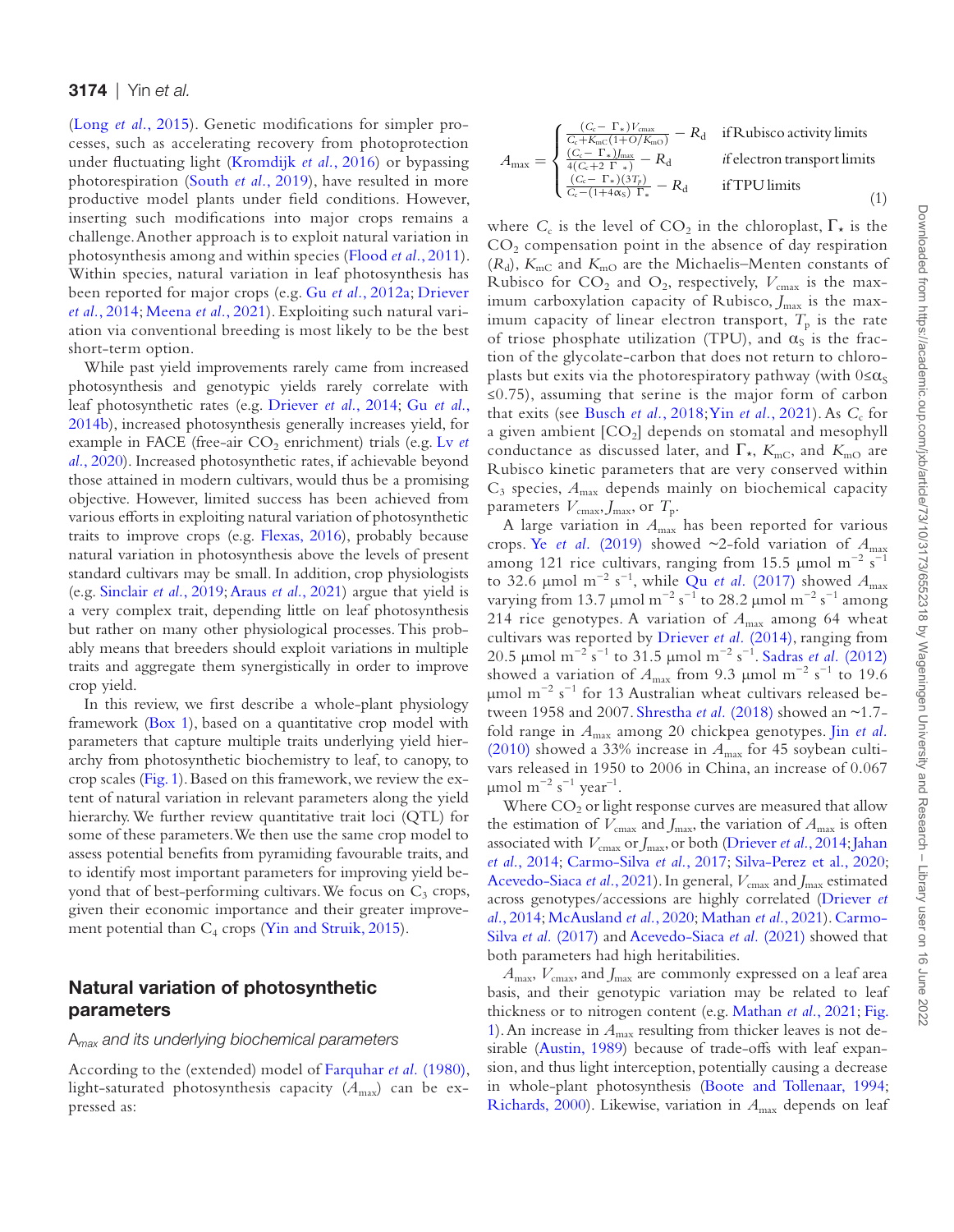### <span id="page-2-0"></span>Box 1. A general whole-plant physiology framework based on the crop model GECROS

Crop yield depends on intercepted light or radiation (*I<sub>intercept</sub>*), radiation use efficiency (RUE) for conversion of *I<sub>intercept</sub>* into biomass, and harvest index (HI), the fraction of biomass constituting the harvestable product. Yield improvement from the 1960s Green Revolution for major food crops resulted mainly from increased HI via dwarfing genes ([Miflin, 2000;](#page-14-10) [Hedden, 2003\)](#page-13-9), although increased *I*<sub>intercept</sub> and/or RUE also contributed in some cases ([Sadras](#page-14-6) *et al.*, 2012; Koester et al.[, 2014\)](#page-14-11). As HI has reached a plateau, further yield improvement will require improving either *I*<sub>intercent</sub> or RUE (e.g. Long *et al.*[, 2015;](#page-14-0) [Furbank](#page-13-0) *et al.*, 2020). In order to identify the components that can be exploited to improve yield, we describe biochemical and morpho-physiological components affecting *I*<sub>intercept</sub>, RUE, and HI ([Fig. 1](#page-3-0)), according to the principles as captured in the crop model GECROS [\(Yin and Struik, 2017\)](#page-15-2).

During the growing season, *I*<sub>intercept</sub> is set by the green surface area duration [integrating the green surface area index (GAI) and how long it is sustained] and light extinction coefficient (k<sub>L</sub>) of the canopy. Early vigour promotes early canopy closure, and stay-green traits extend terminal GAI duration. For a given leaf mass, a high specific leaf area (SLA) enables rapid leaf expansion and increase of *I*<sub>intercept</sub> [\(Dingkuhn](#page-12-6) *et al.*, 2001).

RUE depends on canopy photosynthesis (A<sub>canopy</sub>), the photosynthates lost by crop respiration (R<sub>crop</sub>), and the conversion efficiency of net photosynthates into biomass. The latter efficiency [\(Penning de Vries](#page-14-12) *et al.*, 1989) and the *R<sub>crop</sub>* versus A<sub>canopy</sub> ratio ([Amthor, 2010\)](#page-12-7) are conservative for a given species under favourable conditions. Photosynthetic competence of individual leaves affects *A*canopy; however, for given photosynthetic resources (especially nitrogen), their vertical distribution among canopy strata is also crucial. This distribution is described by the nitrogen extinction coefficient ( $k_N$ ). A canopy with similar  $k_N$  and  $k_L$  achieves a high  $A_{\text{canopy}}$  ([Goudriaan, 1995](#page-13-10); [Sands, 1995](#page-14-13)).

Leaf photosynthetic competence ( $A_{\text{leaf}}$ ) depends on light-saturated photosynthetic capacity ( $A_{\text{max}}$ ) and the initial light–response slope of CO<sub>2</sub> assimilation (syn. quantum yield, Φ<sub>CO2</sub>). The A<sub>max</sub> mainly depends on either the maximum rate of linear electron transport (J<sub>max</sub>) or metabolic capacity parameters such as Rubisco activity (V<sub>cmax</sub>) and the capacity for triose phosphate utilization (T<sub>p</sub>) (see Equation 1). In theory, Φ<sub>CO2</sub> depends primarily on the photochemical efficiency of PSII electron transport and whether there are cyclic and pseudo-cyclic pathways that drain electrons from  $CO<sub>2</sub>$ assimilation (Yin *et al.*[, 2006](#page-15-10); see Equation 2A). As CO<sub>2</sub> and O<sub>2</sub> compete for active catalytic sites of Rubisco, the relative partial pressure of  $CO<sub>2</sub>$  versus  $O<sub>2</sub>$  at Rubisco-carboxylating sites will affect the amount of photorespiration. Therefore, parameters governing CO<sub>2</sub> diffusion, including stomatal conductance (g<sub>s</sub>) and mesophyll conductance (g<sub>m</sub>) (see Equation 3), affect both  $A_{\text{max}}$  and  $\Phi_{\text{CO2}}$ .

Some of these parameters act at the canopy level while others act at the (sub)-foliar level. Some are morphophysiological and others are biochemical. However, they are not independent. For example, SLA is a morphological parameter but influences biochemical parameters J<sub>max</sub>, V<sub>cmax</sub>, and T<sub>p</sub> as they are commonly expressed per leaf area. A smaller SLA (thicker leaves) results in higher aerial nitrogen content, and higher values of A<sub>max</sub> (Boote and Tollenaar, [1994\)](#page-12-5) and underlying biochemical components  $J_{\text{max}}$ ,  $V_{\text{cmax}}$ , and  $T_p$ . In addition, while  $T_p$  is a biochemical parameter reflecting the local sink size for sucrose and starch synthesis in the leaf [\(Sharkey, 1985](#page-15-11)), recent evidence suggests that *T*<sub>p</sub> is regulated by whole-plant source–sink relations [\(Fabre](#page-13-11) *et al.*, 2019, [2020](#page-13-12)).

A greater potential sink demand for photosynthates via larger panicles can increase HI, yet this may impede 'stay-green' traits as grain growth requires nitrogen [\(Sinclair and de Wit, 1976](#page-15-12)) and most grain nitrogen comes from remobilization from vegetative organs, particularly leaves. Leaves are source organs, but also sink organs while growing. Increasing photosynthesis has a feedforward effect on leaf production and tillering/branching, and thus early vigour, enabling early canopy closure. However, leaf and tiller production as a sink may also feed back on leaf photosynthesis by removing sink limitation set by *T*p. This has been evidenced by genotypes with superior sink capacity responding more strongly to CO<sub>2</sub> enrichment [\(Hasegawa](#page-13-13) *et al.*, 2013; [Dingkuhn](#page-12-8) *et al.*, 2020; Yiotis *et al.*[, 2021](#page-15-13)).

In short, exploiting natural variation of photosynthesis to increase crop yield potential is not a matter of increasing photosynthesis alone, but should be approached from a whole-plant perspective to exploit synergisms among multiple traits.

nitrogen, which probably results from differences in root up-take ([Hikosaka, 2010\)](#page-13-8). Thus, it is useful to correct  $A_{\text{max}}$  for the difference in specific leaf nitrogen (SLN, g N m<sup>-2</sup>) that captures both leaf thickness and leaf nitrogen concentration; that is, expressing leaf photosynthetic capacity as so-called photosynthetic nitrogen use efficiency (PNUE= $A<sub>max</sub>/SLN$ ). However, PNUE still varied by ~2-fold among rice genotypes, from 10.0 µmol (g N)<sup>-1</sup> s<sup>-1</sup> to 22.6 µmol (g N)<sup>-1</sup> s<sup>-1</sup> (Ye *[et al.](#page-15-7)*,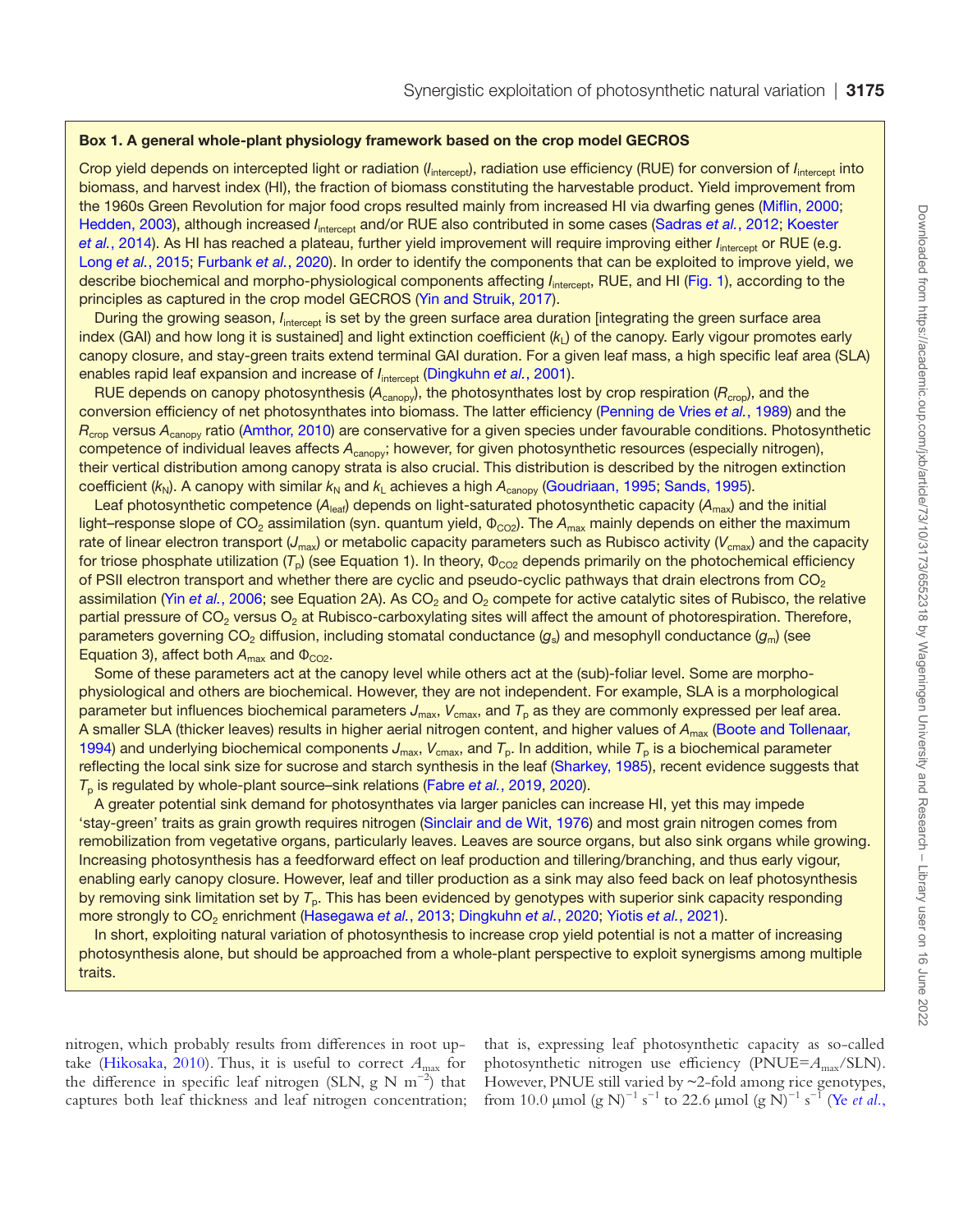

<span id="page-3-0"></span>Fig. 1. A simplified qualitative scheme of the quantitative crop model GECROS connecting hierarchical scales from biochemical parameters to crop yield, and covering both photosynthetic (source) and morpho-physiological (sink) traits. Items in rectangles are traits quantified in the model along the hierarchical scales, while those without rectangles are model parameters. Abbreviations and symbols: A<sub>canopy</sub>, canopy photosynthesis rate; A<sub>leaf</sub>, leaf photosynthesis rate; A<sub>max</sub>, maximum rate of light-saturated A<sub>leaf</sub>; EV, early vigour; *f<sub>cyc</sub>*, fraction for cyclic electron transport; *f*<sub>pseudo</sub>, fraction for pseudocyclic electron transport; GAI, green surface area index;  $g_m$ , mesophyll conductance;  $g_s$ , stomatal conductance; HI, harvest index; *I<sub>intercept</sub>*, photosynthetically active radiation intercepted by canopy; J<sub>max</sub>, maximum capacity of light-saturated linear electron transport;  $k_L$ , light extinction coefficient in canopy;  $k_N$ , leaf nitrogen extinction coefficient in canopy; LA, leaf angle; pGS, potential grain size; R<sub>d</sub>, leaf day respiration; R<sub>crop</sub>, crop respiration; RUE, radiation use efficiency; SG: stay-green; SLA, specific leaf area; SLN, specific leaf nitrogen content; T<sub>p</sub>, rate of triose phosphate utilization; V<sub>cmax</sub>, maximum carboxylation capacity of Rubisco;  $\beta$ , absorptance by leaf photosynthetic pigments;  $\Phi_{21}$ , quantum efficiency of electron transport of PSII under limiting light;  $\Phi_{\rm CO2}$ , quantum efficiency of CO<sub>2</sub> assimilation under limiting light; κ<sub>2LL</sub>, efficiency of converting incident light into linear electron transport under limiting light conditions. Further details of the scheme are described in [Box 1](#page-2-0) and in the main text.

[2019\)](#page-15-7). [Silva-Perez](#page-15-9) *et al.* (2020) also showed significant genotypic variations in  $V_{\text{cmax}}$  or  $J_{\text{max}}$  to SLN ratios.

### Φ*CO2 and its components*

The initial slope of the photosynthetic light response curve, also called photosynthetic quantum efficiency ( $\Phi_{CO2}$ ), is a composite parameter (Yin *et al.*[, 2006\)](#page-15-10):

$$
\Phi_{\text{CO2}} = \Phi_{\text{2LL}} \frac{1 - f_{\text{cyc}} - f_{\text{pseudo}}}{\Phi_{\text{2LL}}/\Phi_{\text{1LL}} + (1 - f_{\text{cyc}})} \frac{C_{\text{c}} - \Gamma_{*}}{4(C_{\text{c}} + 2\Gamma_{*})}
$$
(2A)

where  $\Phi_{2LL}$  is the photochemical efficiency of PSII under limiting light conditions,  $f_{\text{cyc}}$  and  $f_{\text{pseudo}}$  are the fractions for cyclic and pseudocyclic electron transport, and  $\Phi_{2\text{LL}}/\Phi_{1\text{LL}}$ is the PSII to PSI photochemical efficiency ratio, which is presumably conserved (~0.85; see Yin *et al.*[, 2021,](#page-15-14) and references therein). If photosynthetic quantum efficiency is expressed on the incident light basis ( $\Phi_{\text{CO2,inc}}$ ), it can be set as:  $\Phi_{\text{CO2,inc}} = \beta \Phi_{\text{CO2}}$ , where  $\beta$  is absorptance by leaf photosynthetic pigments. As  $f_{\text{cyc}}$  and  $f_{\text{pseudo}}$  are hard to determine and may be conserved within  $C_3$  species under limiting light ([Yin](#page-15-10) *et al.*[, 2006](#page-15-10)),  $\Phi_{CO2,inc}$  is commonly expressed as:

$$
\Phi_{\text{CO2,inc}} = \kappa_{2LL} \frac{C_{\text{c}} - \Gamma_*}{4 \left(C_{\text{c}} + 2 \Gamma_*\right)}\tag{2B}
$$

where  $\kappa_{2LL}$ , lumping  $\beta$ ,  $\Phi_{2LL}$ , and the second term of Equation 2A, represents the efficiency of converting incident light into linear electron transport.

Values of  $\Phi_{CO2}$  or  $\Phi_{CO2,inc}$  are obtained from linear regression of photosynthetic light–response curves within a limiting light range, or from curvilinear regression of the light–response curves over a broader light range. Consequently, phenotyping  $\Phi_{\text{CO2}}$  for a large number of genotypes is time consuming. Furthermore,  $\Phi_{\rm CO2}$  is very conserved [\(Austin, 1989\)](#page-12-4), even across various  $C_3$  species ([Björkman and Demmig, 1987](#page-12-9)), and measurement or curve-fitting errors can obscure differences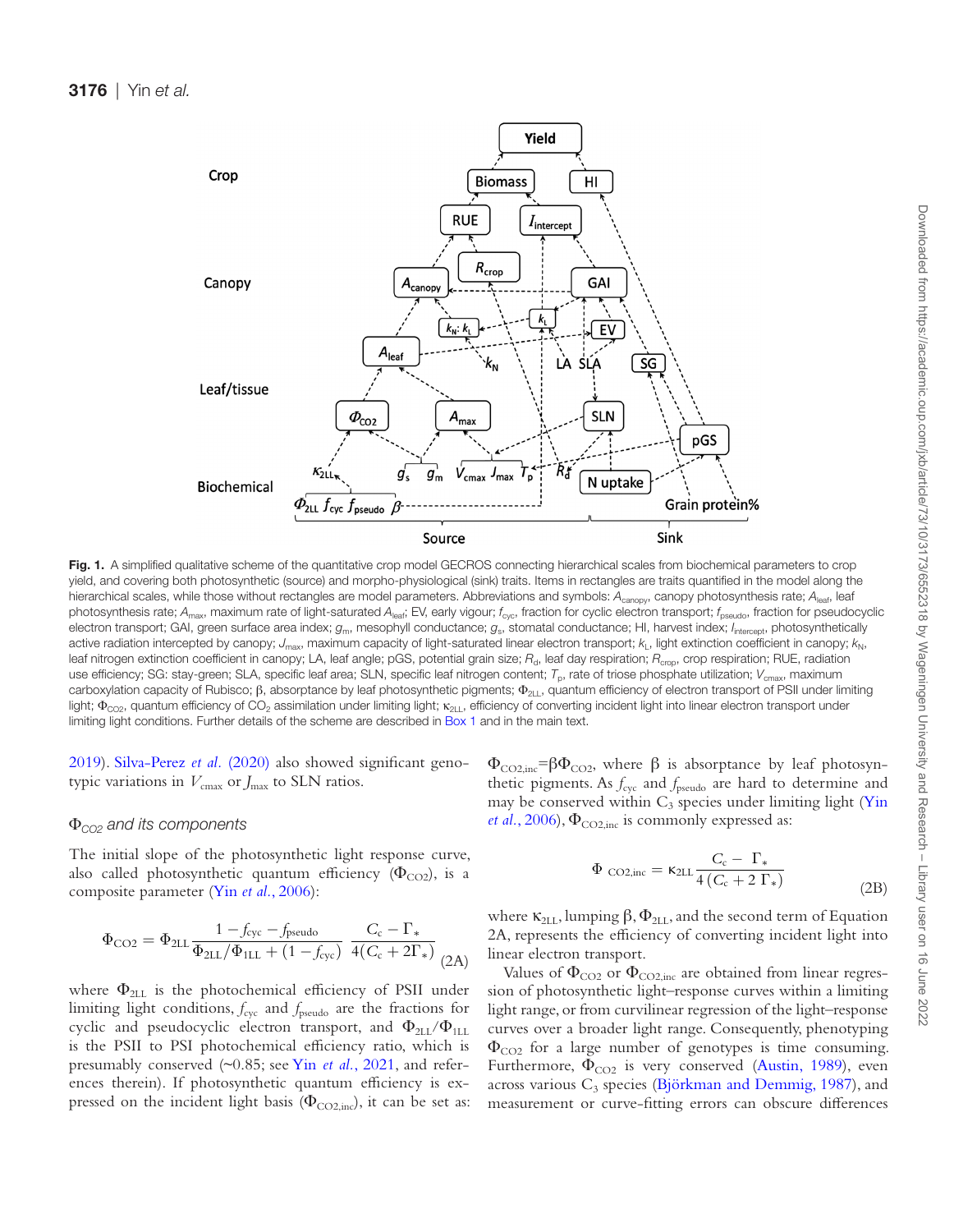among genotypes. For example, [Carmo-Silva](#page-12-3) et al. (2017) detected little genotypic differences for wheat in  $\Phi_{CO2,inc}$  estimated from curvilinear regression.

Instead of measuring  $\Phi_{CO2}$ , phenotyping *A* at a low light level (e.g. 100 μmol m<sup>-2</sup> s<sup>-1</sup>)  $A$ <sub>low</sub>, or phenotyping the components of  $\Phi_{CO2}$  may help find genetic differences in  $\Phi_{CO2}$ . Qu *et al.* [\(2017\)](#page-14-5) phenotyped  $A_{\text{low}}$  for  $\sim$ 200 rice genotypes at two locations and found >2-fold genotypic differences at each location, although location effect and location×genotype interaction were more significant than genotype effect.

Of the components determining  $\Phi_{CO2}$ , only  $\Phi_{2LL}$  (Equation 2A, B) can be relatively easily phenotyped from assessing chlorophyll fluorescence parameter *Fʹ*v/*Fʹ*m. A good proxy is the more widely available parameter  $F_v/F_m$ , the quantum efficiency of PSII photochemistry in dark-adapted leaves. [Carmo-](#page-12-3)Silva *et al.* [\(2017\)](#page-12-3) showed a significant correlation between  $F'_{\rm v}/F'_{\rm m}$  and  $F_{\rm v}/F_{\rm m}$ , and both were highly heritable in 64 wheat cultivars. Similarly, [Czyczyło-Mysza](#page-12-10) *et al.* (2013) reported small but significant differences in  $F_v/F_m$  among 91 wheat genotypes. Qu *et al.* [\(2017\)](#page-14-5) showed that  $F_v/F_m$  positively correlated with  $A_{\text{low}}$  among 214 rice genotypes.

Leaf absorptance  $\beta$  is relevant for improving  $\Phi_{CO2,inc}$ . It depends on leaf chlorophyll content [CHL] which is easily assessed with a SPAD leaf greenness meter. [CHL] systematically increased with the year of release of 24 soybean cultivars [\(Koester](#page-13-14) *et al.*, 2016). The SPAD values varied significantly among genotypes in wheat ([Giunta](#page-13-15) *et al.*, 2002; [Sadras](#page-14-6) *et al.*, [2012;](#page-14-6) [Czyczyło-Mysza](#page-12-10) *et al.*, 2013; [Carmo-Silva](#page-12-3) *et al.*, 2017; [Silva-Perez](#page-15-9) *et al.*, 2020), rice (Qu *et al.*[, 2017;](#page-14-5) Zhu *et al.*[, 2020](#page-15-15)), and barley [\(Giunta](#page-13-15) *et al.*, 2002). However, while increasing β is beneficial for improving leaf-level  $\Phi_{CO2,inc}$ , in the canopy context an increased β leads to an increased light extinction coefficient  $(k<sub>I</sub>)$ , decreasing the contribution of lower leaves to canopy photosynthesis (see a later section).

### *CO2 diffusion parameters* g*s and* g*<sup>m</sup>*

Both  $A_{\text{max}}$  and  $\Phi_{\text{CO2}}$  depend on the level of chloroplast  $\text{CO}_2$  $(C_c)$  (see Equations 1, 2A).  $CO_2$  molecules from the atmosphere have to cross resistance barriers to reach chloroplasts which can be expressed as:

$$
C_{\rm c} = C_{\rm i} - A/g_{\rm m} = C_{\rm a} - A\left(\frac{1}{g_{\rm m}} + \frac{1}{g_{\rm s}}\right) \tag{3}
$$

where  $C_{\rm a}$  and  $C_{\rm i}$  are the level of  $CO_2$  at the atmosphere and intercellular air spaces, respectively, and  $g_s$  and  $g_m$  are stomatal and mesophyll conductance, respectively (where  $1/g_s$  also includes the boundary layer resistance).

*g*s varies with environment. When assessed under given conditions, *g*s for water vapour has been reported to vary: 0.14– 1.16 mol m<sup>-2</sup> s<sup>-1</sup> for ~200 rice genotypes under saturating light and 0.17–0.26 mol m<sup>-2</sup> s<sup>-1</sup> under low-light conditions (Qu *et al.*[, 2017\)](#page-14-5), and 0.2–1.0 mol  $m^{-2} s^{-1}$  for various sets of wheat panels [\(Silva-Perez](#page-15-9) *et al.*, 2020). Genotypic differences in  $g_s$  were also significant within samples of a smaller number of genotypes in rice (Jahn *et al.*[, 2011](#page-13-16)), wheat ([Jahan](#page-13-7) *et al.*[, 2014\)](#page-13-7), soybean [\(Koester](#page-13-14) *et al.*, 2016; [Tomeo and Rosenthal,](#page-15-16) [2017\)](#page-15-16), and chickpea ([Shrestha](#page-15-8) *et al.*, 2018). The heritability of *g*s was high (mostly >0.5) in wheat ([Carmo-Silva](#page-12-3) *et al.*, 2017; [Silva-Perez](#page-15-9) *et al.*, 2020). Anatomical parameters (e.g. stomatal density, stomatal length, and stomatal width) underlying *g*s also varied among genotypes in wheat [\(Sadras](#page-14-6) *et al.*, 2012; [Ouyang](#page-14-14)  *et al.*[, 2017\)](#page-14-14) and in rice [\(Ouyang](#page-14-14) *et al.*, 2017). Further information on natural variation of  $g_s$  can be found in recent reviews [\(Nunes-Nesi](#page-14-15) *et al.*, 2016; [Faralli and Lawson, 2020\)](#page-13-17), and many studies demonstrated a yield increase associated with increased *g*s [\(Fischer](#page-13-18) *et al.*, 1998; [Richards, 2000](#page-14-9)).

Compared with the information on  $g_s$  for large genetic panels, datasets for  $g_m$  are smaller, probably because  $g_m$  is difficult to measure. When estimated by the carbon isotope method, *g*<sup>m</sup> varied from 0.05 mol m<sup>-2</sup> s<sup>-1</sup> bar<sup>-1</sup> to 0.50 mol m<sup>-2</sup> s<sup>-1</sup> bar<sup>-1</sup> in six barley genotypes [\(Barbour](#page-12-11) *et al.*, 2010), from 0.5 mol m−2  $s^{-1}$  bar<sup>-1</sup> to 1.0 mol m<sup>-2</sup> s<sup>-1</sup> bar<sup>-1</sup> in 10 wheat genotypes (Jahan *et al.*[, 2014](#page-13-7)), and from 0.29 mol m<sup>−2</sup> s<sup>−1</sup> bar<sup>−1</sup> to 0.88 mol m<sup>−2</sup> s −1 bar−1 among 20 chickpea genotypes [\(Shrestha](#page-15-8) *et al.*, 2018). Using the constant J method, [Koester](#page-13-14) *et al.* (2016) showed that *g*m in 24 soybean genotypes varied from 0.10 mol m−2 s−1 bar−1 to 0.26 mol  $m^{-2}$  s<sup>-1</sup> bar<sup>-1</sup>, and the values were not related to the cultivars' year of release. Using a chlorophyll fluorescencebased method, [Tomeo and Rosenthal \(2017\)](#page-15-16) showed for 12 soybean cultivars that  $g_m$  varied by  $\geq$ 2-fold, with 38% of this variation caused by genotype. Using a similar method, [Ouyang](#page-14-14) *et al.* [\(2017\)](#page-14-14) showed that  $g<sub>m</sub>$  of upland rice genotypes was  $\sim$ 50% lower than that of lowland rice genotypes, and  $g<sub>m</sub>$  of lowland rice was ~50% lower than that of wheat genotypes, confirming the high values of *g*m reported by Jahan *et al.* [\(2014\)](#page-13-7) for wheat. [Ouyang](#page-14-14) *et al.* (2017) further showed that  $S_c/S_m$  (ratio of the exposed surface area of chloroplasts to the exposed surface area of mesophyll cell walls) contributed most to variation in *g*<sup>m</sup> among rice genotypes, whereas  $T_{\rm w}$  (thickness of the mesophyll cell wall) was the main determinant of *g*m in wheat. [Scafaro](#page-14-16) *et al.* [\(2011\)](#page-14-16) and [Giuliani](#page-13-19) *et al.* (2013) reported that  $T_w$  in rice and its wild relatives was highly correlated with *g*m.

Increasing  $g_s$  can increase both leaf photosynthesis and transpiration, whereas *g*m increases leaf photosynthesis but not transpiration. A high *g*m or a high *g*m:*g*s ratio can thus improve leaf-level transpiration efficiency ([Flexas](#page-13-20) *et al.*, 2013). A good correlation of transpiration efficiency versus *g*m:*g*s has been reported across 15 soybean cultivars [\(Bunce, 2016](#page-12-12)), nine rice and wheat genotypes [\(Ouyang](#page-14-14) *et al.*, 2017), and across 24 accessions of cultivated rice and its wild relatives [\(Giuliani](#page-13-19) *et al.*, 2013).

#### *Stimulating photosynthesis by increasing sink size*

The effect of sink activity on photosynthesis has long been known (e.g. Paul *et al.*[, 1992](#page-14-17)), and occurs at both leaf- and whole-plant scales. The sink limitation at leaf level for a short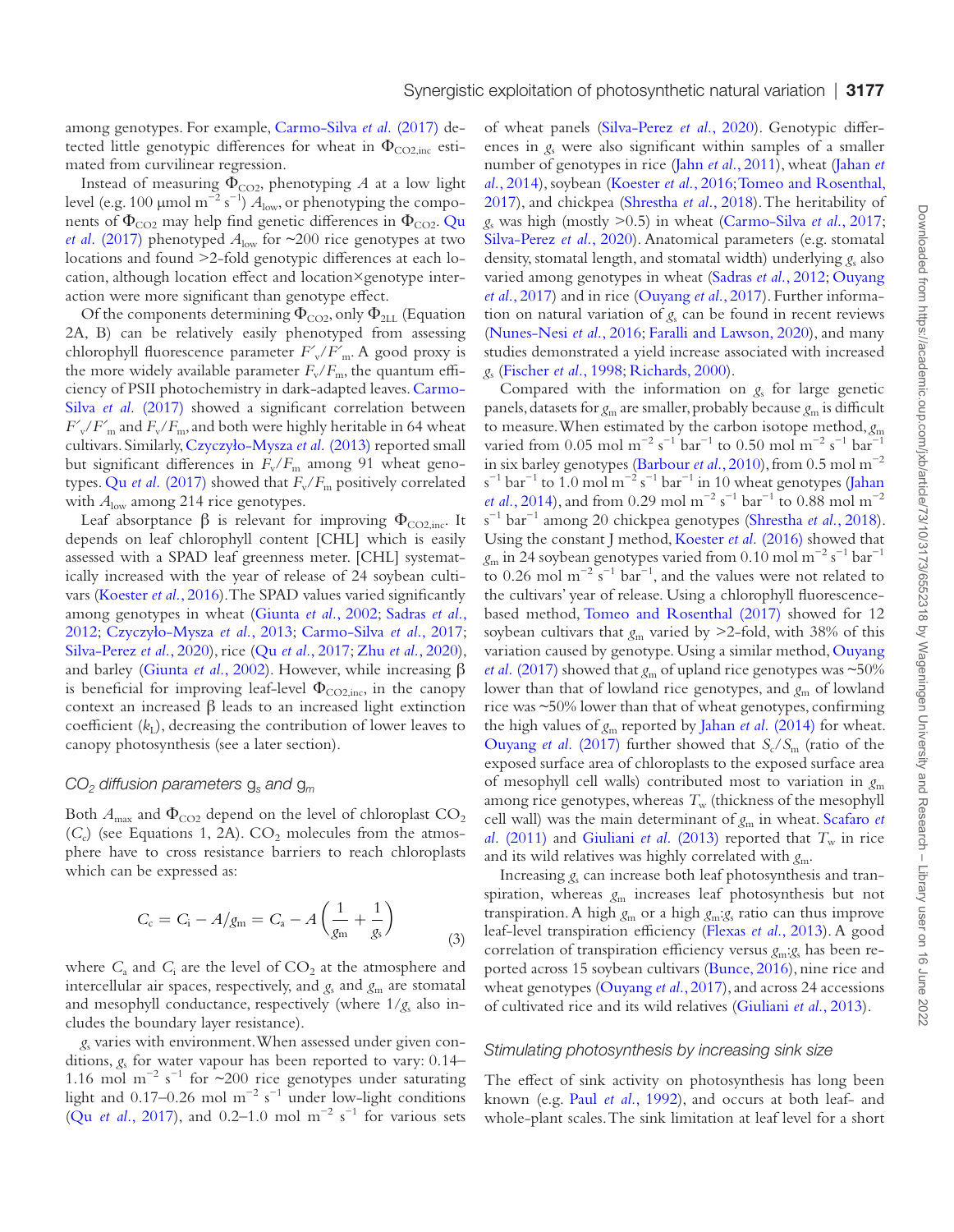time scale is reflected by the ability to utilize triose phosphate, the product of carbon reduction in the Calvin–Benson cycle, for sucrose or starch synthesis ([Sharkey 1985;](#page-15-11) see Equation 1). As the half-life time of the intermediates in the Calvin– Benson cycle is shorter than that in sucrose or starch synthesis, the limitation set by TPU can build up and disappear quickly. Therefore, the TPU limitation is not always observable as other components such as electron transport are regulated to counteract TPU limitation (e.g. [Sharkey, 2019\)](#page-15-17). At the whole-plant scale over a longer time span, the sink–source (im)balance often refers to whether available photosynthates satisfy or exceed the demand for growth of panicles, stems, roots, and leaves. It has been observed that larger sinks can stimulate photosynthesis of source organs (reviewed by [Dingkuhn](#page-12-8) *et al.*, 2020). For example, [Kikuchi](#page-13-21) *et al.* (2017) demonstrated that genotypic tillering capacity increased rice yield response to elevated  $[CO<sub>2</sub>]$ . [Hasegawa](#page-13-13) *et al.* (2013) showed that among eight rice cultivars in Japan, those that responded most to the elevated  $[CO<sub>2</sub>]$ under FACE environments had larger reproductive sinks. The importance of sink traits was shown for a larger FACE dataset covering rice genotypes from Japan and China (Lv *et al.*[, 2020](#page-14-4)). Gao *et al.* [\(2021\)](#page-13-22) confirmed that a high sink/source ratio is necessary for higher photosynthesis and productivity under elevated  $[CO<sub>2</sub>]$ .

There has been little communication between photosynthesis biologists working on TPU limitation and crop physiologists working on whole-plant sink limitation. [Fabre](#page-13-11) *et al.* [\(2019\)](#page-13-11) attempted to link sink limitation at both scales and showed that TPU limitation was more prevalent in paniclepruned rice plants, especially when grown under 800 μmol mol<sup>-1</sup> [CO<sub>2</sub>]. The photosynthetic stimulation by elevated  $[CO<sub>2</sub>]$  was smaller in pruned plants than in control plants. The dependency of the  $[CO_2]$  response on sink size was also found when comparing five rice genotypes having contrasting panicle/leaf size ratios or sink/source ratios (Fabre *et al.*[, 2020](#page-13-12)). The rate of TPU  $(T_p)$ , thus  $A_{\text{max}}$  (see Equation 1), declined under sink limitation, increasingly after midday in a diurnal cycle, associated with sucrose accumulation in the flag leaf [\(Fabre](#page-13-11) *et al.*, 2019). These findings suggest that TPU limitation to leaf photosynthesis may be regulated by sink feedback at the whole-plant scale. [Acevedo-Siaca](#page-11-0) *et al.* (2021) showed that like  $V_{\text{cmax}}$  and  $J_{\text{max}}$ ,  $T_p$  estimated for 30 rice accessions had high heritability. Data of [Acevedo-Siaca](#page-11-0) *et al.* (2021) further showed that rice  $A_{\text{max}}$  at  $CO_2$  saturation was highly heritable but  $A_{\text{max}}$ at ambient  $[CO<sub>2</sub>]$  was not, suggesting that genotypic variation in *A*max might be caused by genotypic sink limitation [\(Fabre](#page-13-23) [and Dingkuhn, 2022](#page-13-23)).

### *Canopy extinction coefficients*

The decrease in light incident on leaves at increasing canopy depth commonly follows the Beer–Lambert law:

$$
I_{\mathbf{i}} = I_0 e^{-k_{\mathbf{L}} L_{\mathbf{i}}} \tag{4}
$$

where  $I_0$  and  $I_i$  are incoming irradiances at the canopy top and at the layer where the leaf area index (LAI) accrued from the top is  $L_i$ , and  $k_L$  is called the canopy light extinction coefficient. The value of  $k<sub>L</sub>$  depends somewhat on solar zenith angle, direct versus diffuse light intensity, and canopy size, causing some variation with time of day, cloudiness, and crop development. For a closed canopy under given light conditions,  $k_L$ primarily depends on leaf angle distribution (e.g. [Ouyang](#page-14-18) *et al.*, [2021\)](#page-14-18) and leaf [CHL] (e.g. Gu *et al.*[, 2017](#page-13-24)). Like [CHL] (see above), leaf angle shows significant genetic variation (Li *[et al.](#page-14-19)*, [2015;](#page-14-19) [Truong](#page-15-18) *et al.*, 2015; Lu *et al.*[, 2018](#page-14-20)). More erect leaves and lower [CHL] allow more light to reach the lower leaf strata, enabling them to contribute more to canopy photosynthesis. In that sense, more prostrate leaves during early growth and erect leaves after canopy closure are beneficial for the wholeseason light interception. Likewise, more prostrate leaves at the canopy bottom and more upright leaves at the top allow greater crop light interception. Erect orientation also reduces the risk of photoinhibition in top leaves under high irradiances at noon on sunny days ([Horton, 2000](#page-13-25); [Jaikumar](#page-13-26) *et al.*, 2021).

There has been recent interest in reducing top-leaf [CHL] to reduce photoinhibition and increase canopy light interception and productivity (Ort *et al.*[, 2011;](#page-14-21) Gu *et al.*[, 2017;](#page-13-24) [Walker](#page-15-19) et al.[, 2018\)](#page-15-19). However, canopy photosynthesis ( $A_{\text{canopy}}$ ) depends not only on the light interception achievable with a given amount of photosynthetic resources, but also on how these resources are distributed in the canopy. Mathematical optimization showed that  $A_{\text{canopy}}$  is maximal if these resources are distributed in such a way that the  $A_{\text{max}}$  gradient is comparable with the vertical light profile [\(Goudriaan, 1995](#page-13-10); [Sands, 1995](#page-14-13)). Nitrogen is the most important photosynthetic resource, and leaf nitrogen is observed to decrease with canopy depth (e.g. [Evans, 1993\)](#page-12-13), which can be described in analogy to Equation 4:

$$
n_{\rm i} = (n_0 - n_{\rm b})e^{-k_{\rm N}L_{\rm i}} + n_{\rm b} \tag{5}
$$

where  $n_0$  and  $n_i$  are nitrogen content of uppermost leaves and of those at the layer *i*, respectively;  $n<sub>b</sub>$  is the base leaf nitrogen content, at or below which photosynthesis is nil; and  $k_N$  is the canopy nitrogen extinction coefficient. Assuming a linear increase of *A*max with leaf nitrogen (e.g. [Setter](#page-14-22) *et al.*, 1994; [Dreccer](#page-12-14) *et al.*[, 2000](#page-12-14); [Hikosaka, 2010](#page-13-8)), the optimization theory predicts that  $k_N = k_L$ . However, often the observed  $k_N$  is lower than  $k_L$ [\(Hikosaka](#page-13-27) *et al.*, 2016), indicating the possibility of improving *A*canopy via optimizing nitrogen versus light profiles.

Indeed, genotypic variations have been reported in various crop species for  $k_N$ ,  $k_L$ , and their ratio [\(Dingkuhn](#page-12-15) *et al.*, 1991; [Bertheloot](#page-12-16) *et al.*, 2008; [Sadras](#page-14-6) *et al.*, 2012; Gu *et al.*[, 2017;](#page-13-24) [Zhu](#page-15-15) *et al.*[, 2020](#page-15-15); [Ouyang](#page-14-18) *et al.*, 2021). [Moreau](#page-14-23) *et al.* (2012) reported for 16 cultivars that variation is larger for  $k_N$ : $k_L$  than for the  $k_L$ itself, suggesting a potential for optimizing this ratio. [Ouyang](#page-14-18) *et al.* [\(2021\)](#page-14-18) showed that superior carbon gain between stemelongating and flowering stages in rice genotypes was mainly explained by a higher  $k_N$ : $k_L$  ratio. However, contrary to the theory, Sadras *et al.* [\(2012\)](#page-14-6) showed a negative correlation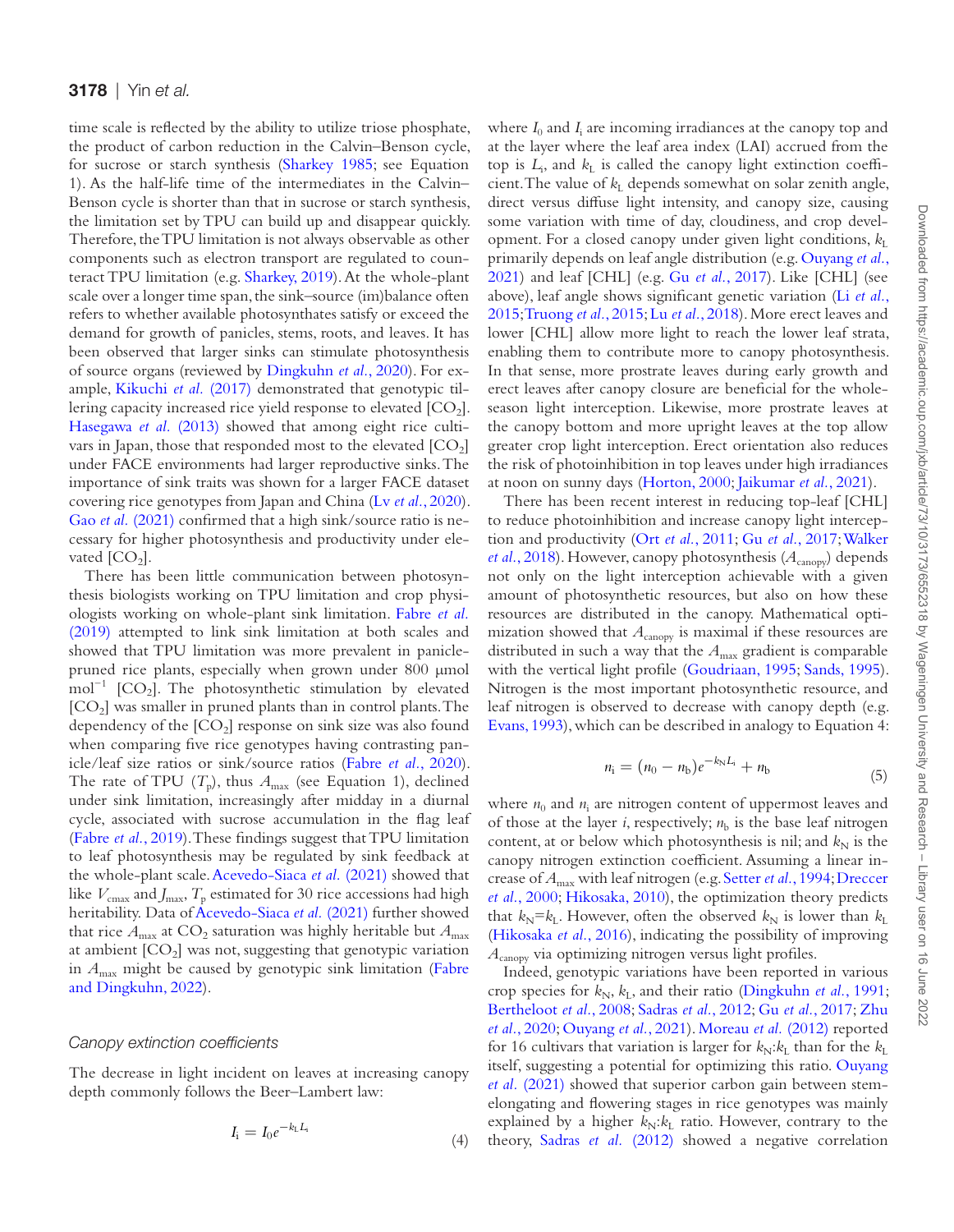between radiation use efficiency (RUE) and the  $k_N$ : $k_L$  ratio for 13 Australian wheat cultivars released between 1958 and 2007. The negative correlation may result from confounding effects of other traits (e.g. leaf greenness) that also varied with the year of release.

### *Stay-green and feedback of nitrogen balance on photosynthesis*

Maintaining green surface area longer (stay-green) increases crop photosynthetic duration. There are several types of stay-green ([Thomas and Howarth, 2000](#page-15-20)). Here we focus on stay-green achieved by optimizing nitrogen uptake and allocation to grains. Grain nitrogen comes partly from *de novo* uptake by roots, but also largely from remobilization of nitrogen from vegetative green tissues (Gaju *et al.*[, 2014](#page-13-28); Shao *et al.*[, 2021](#page-14-24)), especially from photosynthetic enzymes (Mu *et al.*[, 2018\)](#page-14-25). Remobilization results in leaf senescence [\(Sinclair and de Wit, 1976](#page-15-12)). Without provision of additional nitrogen, grain nitrogen (and thus protein content) generally decreases with yield increases. Such negative relations result from not only dilution by photoassimilates but more from remobilization.

While remobilization is a general process occurring in many crops [\(Monaghan](#page-14-26) *et al.*, 2001; [Bogard](#page-12-17) *et al.*, 2010; [Wei](#page-15-21)  *et al.*[, 2018](#page-15-21)), genetic differences were observed. Some wheat genotypes are able to accumulate more grain protein than others at the same yield level ([Monaghan](#page-14-26) *et al.*, 2001). This can be achieved by higher post-anthesis nitrogen uptake, according to data on 27 wheat genotypes [\(Bogard](#page-12-17) *et al.*, 2010) and 15 doubled haploid wheat lines [\(Hebbar](#page-13-29) *et al.*, 2014). Likewise, variation in onset and extent of leaf senescence among nine sorghum genotypes was explained by differences in SLN and post-floral nitrogen uptake [\(Borrell](#page-12-18) *et al.*, 2001). Using wheat stay-green mutants, [Chapman](#page-12-19) *et al.* (2021) also showed the link between onset of senescence and grainfilling duration, with an  $~14\%$  increase in final grain weight in stay-green genotypes.

There were significant genotypic differences in the amount of nitrogen remobilized from vegetative organs during grain filling among 20 genotypes of wheat [\(Barraclough](#page-12-20) *et al.*[, 2014\)](#page-12-20). Post-anthesis nitrogen remobilization and the onset of rapid canopy senescence were correlated among 16 wheat cultivars grown in the UK and France [\(Gaju](#page-13-28) *et al.*[, 2014](#page-13-28)). Grain demand for nitrogen can also strongly affect source–sink balance during grain filling. Genotypes with higher grain nitrogen concentration tend to be more source limited in rice (Wei *et al.*[, 2018\)](#page-15-21), probably due to faster nitrogen remobilization and accelerated leaf senescence. It is unknown if there is any genetic variation in the dynamics of grain nitrogen demand during filling. One can hypothesize that genotypes having lower nitrogen demand in the earlier than in the later grain-filling phase would remobilize less and maintain canopy photosynthesis longer than those that have constant or earlier nitrogen demand.

# *Early vigour, partly as a feedforward result of increased photosynthesis*

Another way to increase photosynthetic duration is to have an earlier canopy closure, which ensures more interception of light as well as more effective suppression of weeds [\(Richards,](#page-14-9)  [2000\)](#page-14-9). This can be achieved by increased tillering or branching, or with thinner leaves [higher specific leaf area (SLA)] that would allow faster leaf expansion [\(Dingkuhn](#page-12-21) *et al.*, 1999). Selection for high  $A_{\text{max}}$  is not conducive for early vigour if it is achieved at the cost of thicker leaves ([Boote and Tollenaar,](#page-12-5) [1994\)](#page-12-5). Record values of C<sub>3</sub>  $A_{\text{max}} > 60 \text{ \mu m}$ ol m<sup>-2</sup> s<sup>-1</sup> at ambient [CO<sub>2</sub>] (e.g. [Pearcy and Ehleringer, 1984](#page-14-27)), were observed for desert plants. Such high values of  $A_{\text{max}}$  associated with thick leaves are not useful for crop plants that require rapid leaf expansion and canopy closure for more light interception during crop establishment.

However, improving leaf photosynthesis without reducing SLA may increase early leaf expansion. In recent studies where leaf photosynthesis was improved by genetic modification [\(Kromdijk](#page-14-2) *et al.*, 2016; [Driever](#page-12-22) *et al.*, 2017; [Simkin](#page-15-22) *et al.*, [2017](#page-15-22); Shen *et al.*[, 2019](#page-15-23); [South](#page-15-3) *et al.*, 2019; [López-Calcagno](#page-14-28) *et al.*[, 2020;](#page-14-28) Yoon *et al.*[, 2020](#page-15-24)), improved photosynthesis also resulted in greater leaf area or larger plants that in turn intercept more light. It would be worthwhile assessing to what extent the reported increased biomass was directly caused by higher leaf photosynthetic rates versus indirectly by increased leaf expansion. Using 40 genotypes of ryegrass, [Yiotis](#page-15-13) *et al.* [\(2021\)](#page-15-13) showed that greater yield gain under elevated  $[CO<sub>2</sub>]$ is more likely to occur through exploiting genetic differences in tillering and leaf area rather than in leaf photosynthesis. For different photosynthesis types (among which differences in *A*max are generally large), [Atkinson](#page-12-23) *et al.* (2016) compared 382 grass species. They found that  $C_4$  species had a 19–88% daily growth advantage over  $C_3$  grasses at the seedling stage, but this advantage was driven largely by a high SLA (enabling faster leaf expansion), rather than by fast biomass gain per unit leaf area.

In view of the above considerations, SLA should ideally be larger in early growth phases (to accelerate canopy closure) and smaller in later phases (to increase  $A<sub>max</sub>$ ). Domestication and selection seem to have enhanced such SLA dynamics for some crops (rice: Peng *et al.*[, 1993](#page-14-29)), as opposed to others (barley: Yin *et al.*[, 1999](#page-15-25)). Genotypic differences in SLA are significant (Peng *et al.*[, 1993](#page-14-29); Yin *et al.*[, 1999;](#page-15-25) Zhu *et al.*[, 2020](#page-15-15)). [Dingkuhn](#page-12-6) *et al.* (2001) further showed that the early relative growth rate of rice genotypes was correlated with tillering ability, and SLA was largely responsible for differences in tillering ability and LAI, thereby supporting SLA being a key trait for early vigour.

# *Photosynthetic contribution of non-leaf tissues*

The contribution of non-leaf tissues to whole-plant photosynthesis and source–sink balance has long been reported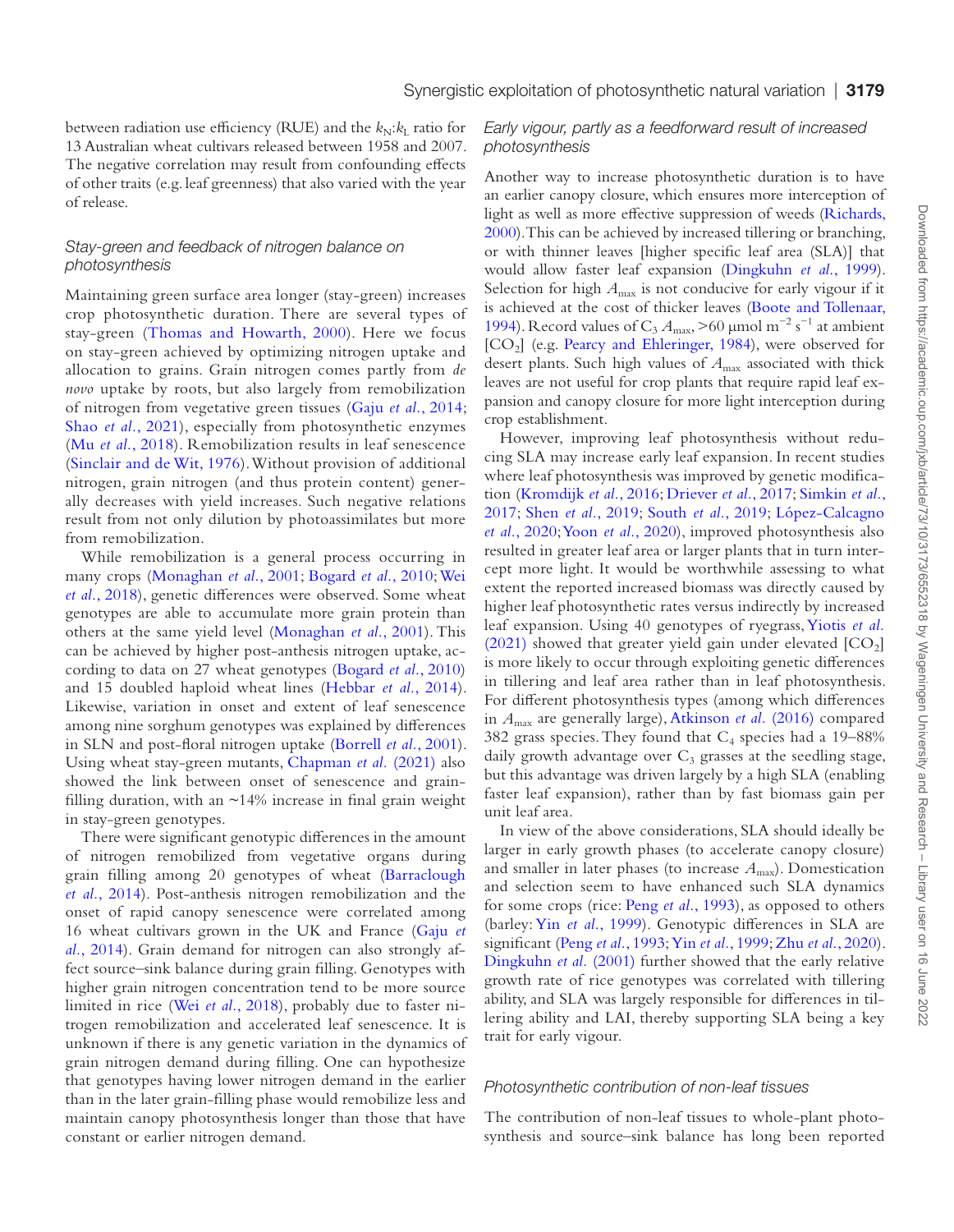(e.g. [Biscoe](#page-12-24) *et al.*, 1975) and was recently reviewed by [Tambussi](#page-15-26) *et al.* (2021). Using the method of covering ears, [Maydup](#page-14-30) *et al.* (2012) estimated that ear photosynthesis contribution to grain filling increased from 10% to 35% among 10 Agentinian wheat varieties released between 1920 and 2008. By designing panicle chambers, Chang *et al.* [\(2020\)](#page-12-25) measured panicle photosynthetic rates in seven rice cultivars. They represented 20–38% of rates of the corresponding flag leaves. Similarly, [Molero and Reynolds \(2020\)](#page-14-31) used a custom-made chamber to measure 45 genetically diverse spring wheat genotypes, and showed a variation of 2.8-fold for spike photosynthetic rate. By covering the spikes, they further estimated that the contribution of spike photosynthesis to grain weight was 30–40% in 196 wheat lines. [Jiang](#page-13-30) *et al.* [\(2006\)](#page-13-30) showed that spike/ear photosynthesis is not only a highly proximal source for grain filling but can also offset the very high local carbon demand for dark respiration. Thus, strategies to increase canopy photosynthesis should consider inflorescence photosynthesis. This is especially relevant if the presence of  $C_4$ -type photosynthesis in developing wheat grains is real [\(Rangan](#page-14-32) *et al.*, 2016; contested by [Busch and](#page-12-26) [Farquhar, 2016\)](#page-12-26). Significant spike photosynthetic rates also reduce the need to lower panicle height in favour of canopy top-leaf photosynthesis ([Setter](#page-14-33) *et al.*, 1995), as this trait invites humidity-loving pathogens.

# Molecular mapping of photosynthesisrelated traits

The natural variations reviewed above represent only phenotypic trait variations. Genetic variations are smaller because of (i) measurement errors; (ii) confounding environmental variation; and (iii) possible differences in nodes of physiological and genetic control. Of the genetic variation, mainly additive effects are utilized in inbred breeding, only dominant alleles can be exploited in hybrid breeding, and complex gene interaction components (epistasis) are difficult to use ([Kearsey and](#page-13-31) [Pooni, 1996\)](#page-13-31). To support breeding, it is important to map QTL for traits, providing information on the effect and putative function of loci, and markers as selection tools. This is mostly achieved with bi-parental populations for linkage analysis or association panels for GWAS (genome-wide association study). Here, we review the mapping of the aforementioned photosynthesis-related traits but present them in groups.

### *Radiation-use efficiency and crop photosynthesis traits*

Yin *et al.* [\(2003\)](#page-15-27) reported that the dwarfing allele of the major gene *denso* (also designated as *sdw*1) on chromosome (chr.) 3 decreased RUE in a recombinant inbred line (RIL) population of barley. More recently, [Molero](#page-14-34) *et al.* (2019)

used GWAS for 150 elite spring wheat genotypes including landraces and synthetically derived lines. They identified 94 single nucleotide polymorphisms (SNP) associated with RUE and biomass at various stages that explained 7–17% of the phenotypic variation. Common SNP markers were identified for grain yield, final biomass, and RUE on chr.5A and chr.7A. Landraces and synthetic derivative lines had higher RUE but lower harvest index (HI), suggesting that RUE has not been improved by breeding. Building on [Molero](#page-14-34) *et al.* (2019), [Joynson](#page-13-32) *et al.* (2021) conducted highthroughput hyperspectral reflectance phenotyping to map wheat photosynthetic capacity, demonstrating that GWAS for photosynthesis traits is feasible in the field ([Silva-Perez](#page-15-9) *et al.*[, 2020\)](#page-15-9).

Genetic mapping studies mostly focus only on photosynthesis at a specific stage. To study the effects of photosynthesis on crop productivity, [Honda](#page-13-33) *et al.* (2021) phenotyped photosynthetic rate and crop growth rate (CGR) of 76 Koshihikari×Takanari rice chromosome segment substitution lines (CSSLs) during the growing season, and CGR was phenotyped based on biomass sampled at two stages. Cumulative photosynthetic rate during the post-heading phase predicted the CGR during that period well. However, importantly, sustaining high photosynthesis levels was more crucial for CGR than the maximal level, which is usually observed around flowering and followed by a decline. Thus, sustaining high photosynthesis (e.g. via green leaf area duration), rather than maximal rates, is important for increasing CGR and biomass. A genomic region on chr.3 was found to enhance both biomass at harvest and photosynthesis sustenance.

### *Leaf photosynthesis and its underlying parameters*

[Barbour](#page-12-27) *et al.* (2016) mapped leaf  $A_{\text{max}}$ ,  $g_s$ , and  $g_m$  on 150 doubled-haploid wheat lines, whereby *A*max varied from 22.4 μmol m<sup>-2</sup> s<sup>-1</sup> to 35.3 μmol m<sup>-2</sup> s<sup>-1</sup>, *g*<sub>s</sub> from 0.50 mol m<sup>-2</sup> s<sup>-1</sup> to 1.30 mol m<sup>-2</sup> s<sup>-1</sup>, and  $g_m$  from 0.27 mol m<sup>-2</sup> s<sup>-1</sup> bar<sup>-1</sup> to 0.94 mol m<sup>-2</sup> s<sup>-1</sup> bar<sup>-1</sup>. However, only two QTL were identified for  $A_{\text{max}}$ , each explaining 5–7% of phenotypic variation; there were two QTL for *g*<sub>s</sub>, each explaining 5%; and one for *g*<sub>m</sub>, explaining 9% of variation.

Adachi et al. [\(2011a\)](#page-12-28) mapped three QTL for rice flag-leaf *A*max on chr.5, 8, and 11 from a Habataki×Sasanishiki cross and attributed the higher  $A_{\text{max}}$  (Habataki alleles) to higher SLN and  $g_s$ . Adachi *et al.* [\(2011b\)](#page-12-29) confirmed the  $A_{\text{max}}$  allele on chr.8 from Habataki in a Habataki×Koshihikari cross and reported another QTL on chr.4. Each QTL explained  $6-9\%$  of  $A_{\text{max}}$ phenotypic variation. The high SLN and *g*s putatively responsible for high  $A_{\text{max}}$  were associated with increased root surface area and hydraulic conductivity, hinting at underlying traits promoting nitrogen uptake. Among backcrossed inbred lines derived from a third cross between Takanari and Koshihikari, two rice lines were identified that had 20–50% higher  $A_{\text{max}}$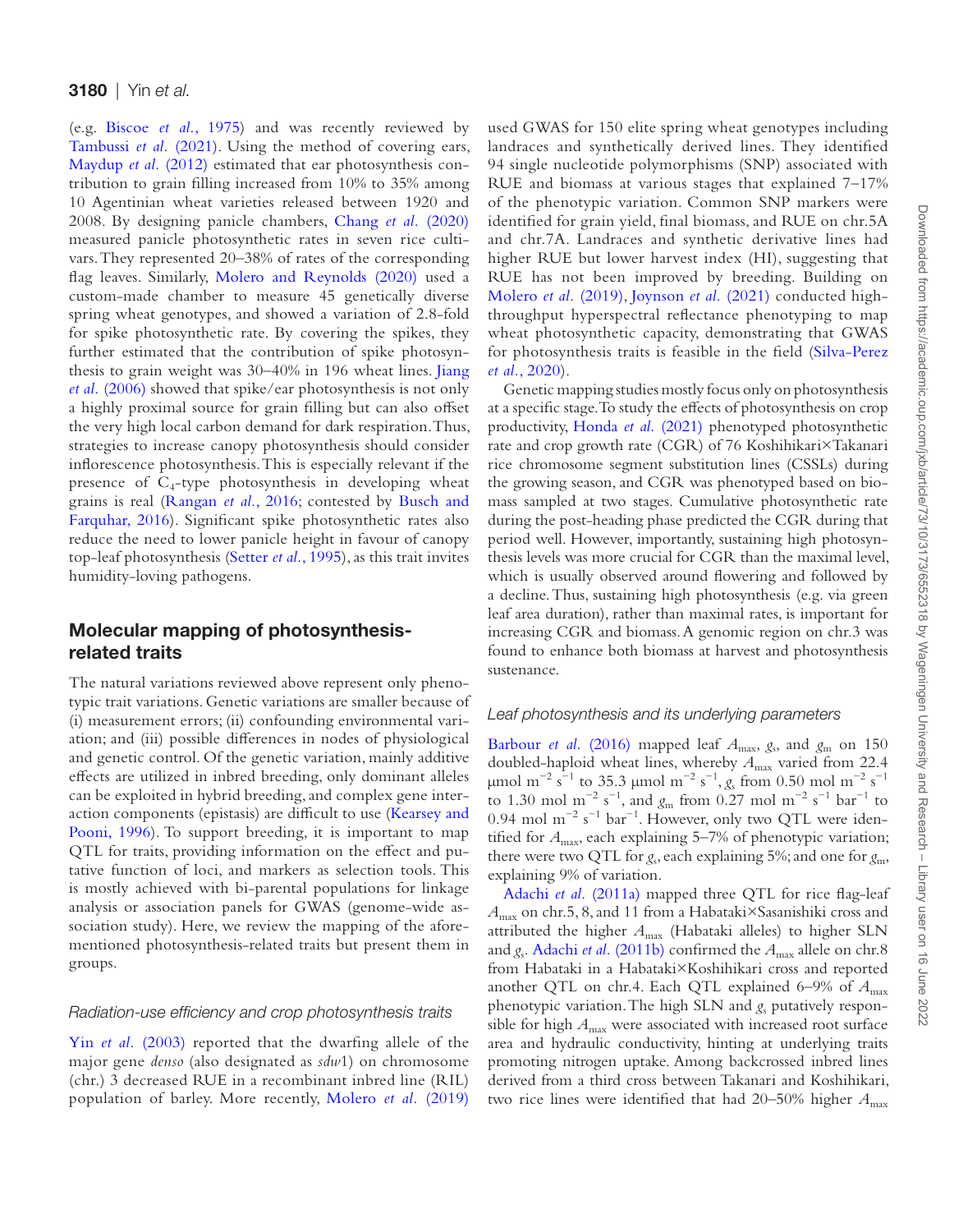than the parental rates [\(Adachi](#page-12-30) *et al.*, 2013). In addition to SLN, high  $g_m$  underlined the high  $A_{\text{max}}$  of the lines, due to their higher density and more developed lobes of mesophyll cells. Thus, [Tanaka](#page-15-28) *et al.* (2014) considered SLN,  $g_s$ , and  $g_m$  as the main factors for increasing rice  $A_{\text{max}}$ , as confirmed by nearisogenic lines for these QTL ([Adachi](#page-11-1) *et al.*, 2014). This differs from the results of [Barbour](#page-12-27) *et al.* (2016) in wheat, where the loci for *A*max, *g*s, and *g*m were independent. Using CSSLs, [Adachi](#page-12-31) *et al.* (2019) were able to detect several more  $A_{\text{max}}$  QTL, each explaining 8–18% of phenotypic variations. Pyramiding these QTL alleles increased  $A_{\text{max}}$  consistently, and some alleles increased biomass and grain yield. Takai *et al.* [\(2013\)](#page-15-29) identified the *NAL1* (*Narrow leaf1*) gene underlying one QTL on chr.4. The flowering-date gene *DTH8/Ghd8/LHD1* ([Dai](#page-12-32) *et al.*[, 2012\)](#page-12-32) was underlying the  $A_{\text{max}}$ -increasing QTL on chr.8 [\(Adachi](#page-12-33) *et al.*, 2017).

For rice, another systematic study was conducted involving modelling, using 96 introgression lines. Initially, 1–3 QTL were detected for *A*max, *g*s, and PSII quantum efficiency, each explaining 4–22% of phenotypic variation (Gu *et al.*[, 2012a\)](#page-13-2). The two parents and 11 lines were then selected to measure  $CO<sub>2</sub>$ and light–response curves (Gu *et al.*[, 2012b\)](#page-13-34), allowing parameterization of a combined conductance–photosynthesis model of [Farquhar](#page-13-5) *et al.* (1980). Photosynthesis was thus dissected into components  $g_s$ ,  $g_m$ ,  $V_{\text{cmax}}$ ,  $J_{\text{max}}$ ,  $K_{2LL}$  (conversion efficiency of incident light to electron transport), and R<sub>d</sub> (day respiration). Seven loci significantly affected these model parameters. Each parameter was controlled by 1–3 loci, and most loci controlled several parameters. Assuming additivity, ideotypes were designed, combining positive-effect alleles for the parameters (Gu *et al.*[, 2014a](#page-13-35)). The best combination was projected to improve photosynthesis by ~20% compared with the best of the 13 lines investigated by Gu *et al.* [\(2012b\).](#page-13-34) Scaled up to crop level by using the crop model GECROS ([Yin and van Laar,](#page-15-30) [2005\)](#page-15-30), a 25% genetic variation in photosynthesis of 25% gave a theoretical increase in biomass of 22–29%.  $\kappa_{2LL}$  was predicted to contribute most to variation in biomass, being more effective than  $g_s$  and  $g_m$  within the range of observed variation.

Among the [Farquhar](#page-13-5) *et al.* (1980) model parameters,  $R_d$ is hard to measure on a large population and is commonly assumed to correlate with leaf respiration in the dark  $(R_{dk})$ . Qu *et al.* [\(2020\)](#page-14-35) observed R<sub>dk</sub> on 206 rice accessions grown under both indoor and field conditions. R<sub>dk</sub> positively correlated with leaf thickness and [CHL]. GWAS identified an overlapped genomic region on chr.3 for *R*<sub>dk</sub> in both environments. A single SNP in the promoter region of the *LRK1* (leucinerich repeat receptor kinase) gene was strongly correlated with the mean annual temperature of the regions where accessions were collected.

### *Source–sink traits*

The realization that sink capacity co-controls leaf photosynthetic rates via feedback becomes increasingly relevant for improving crop productivity as  $[CO_2]$  rises ([Dingkuhn](#page-12-8) *et al.*, [2020\)](#page-12-8). Because genotypic sink traits strongly affect elevated CO2 response [\(Hasegawa](#page-13-13) *et al.*, 2013; [Fabre](#page-13-12) *et al.*, 2020), traits well known to breeders will be seen in a new light, such as tiller, phytomere, and floret initiation rates (organogenetic vigour) and inflorescence size.

For reproductive stage sink–source relationships, [Wang](#page-15-31) *et al.* [\(2020\)](#page-15-31) conducted GWAS for 272 rice accessions, finding 70 QTL influencing 11 traits. Overall, 5–9 QTL were found per trait, each explaining 7–20% of trait phenotypic variation. The *NAL2* (*Narrow leaf2*) gene was found to control a typical sink trait, panicle number per plant, agreeing with *NAL*2 and *NAL*3 encoding the OsWOX3A transcription factor that is broadly involved in organ development ([Cho](#page-12-34) *et al.*[, 2013\)](#page-12-34). Another generic mechanism for sink enhancement is T6P-mediated sugar signalling ([Dingkuhn](#page-12-8) *et al.*, [2020](#page-12-8)). Lyra *et al.* [\(2021\)](#page-14-36) indicated that beyond proven options for engineered T6P-based sink enhancement, much natural, functionally effective genetic variation in key genes *TPS* and *TPP* exists in wheat waiting to be mined for breeding.

Source–sink trait analyses rarely consider photosynthesis of the inflorescence. [Molero](#page-14-37) *et al.* (2014) identified markers associated with spike photosynthesis contribution to grain yield in a RIL population of wheat. Three QTL were detected that explained 10–24% of the variation in the contribution, highlighting the potential for improving spike photosynthesis.

#### *Other morpho-physiological traits*

Canopy photosynthesis  $(A_{\text{canopy}})$  is a complex trait integrating many physiological and morphological components. Leaf angle is particularly important and has been a pivotal trait for Green Revolution breeding. The role of the rice semi-dwarfing (*SD*1) gene in reducing height, changing leaf angle, and increasing tillering is history and requires no review here. In sorghum, [Truong](#page-15-18) *et al.* (2015) identified 2–4 loci, explaining 12–38% of phenotypic variation in leaf angle in each of two RIL populations. Alleles of the gene *dwarf-3* were shown to change leaf inclination by up to 34°. Li *et al.* [\(2015\)](#page-14-19) phenotyped three connected RIL maize populations (538 RILs) for leaf angle. Seventeen identified QTL together explained ~60% of phenotypic variance. Also for maize, Lu *et al.* [\(2018\)](#page-14-20) conducted GWAS with 80 inbred lines. Twenty-two SNPs were detected for leaf angle, with five each explaining 5–22% of the phenotypic variation.

Stay-green can maintain high *A*canopy during grain filling. To map stay-green, [Chapman](#page-12-19) *et al.* (2021) developed RIL populations segregating for the timing of senescence in wheat. They found two independent loci of 4.8 Mb and 16.7 Mb in size encompassing 56 and 142 genes. Combining association analysis with variant effect prediction, they identified effective SNPs in the locus of *NAM-1*, a gene associated with grain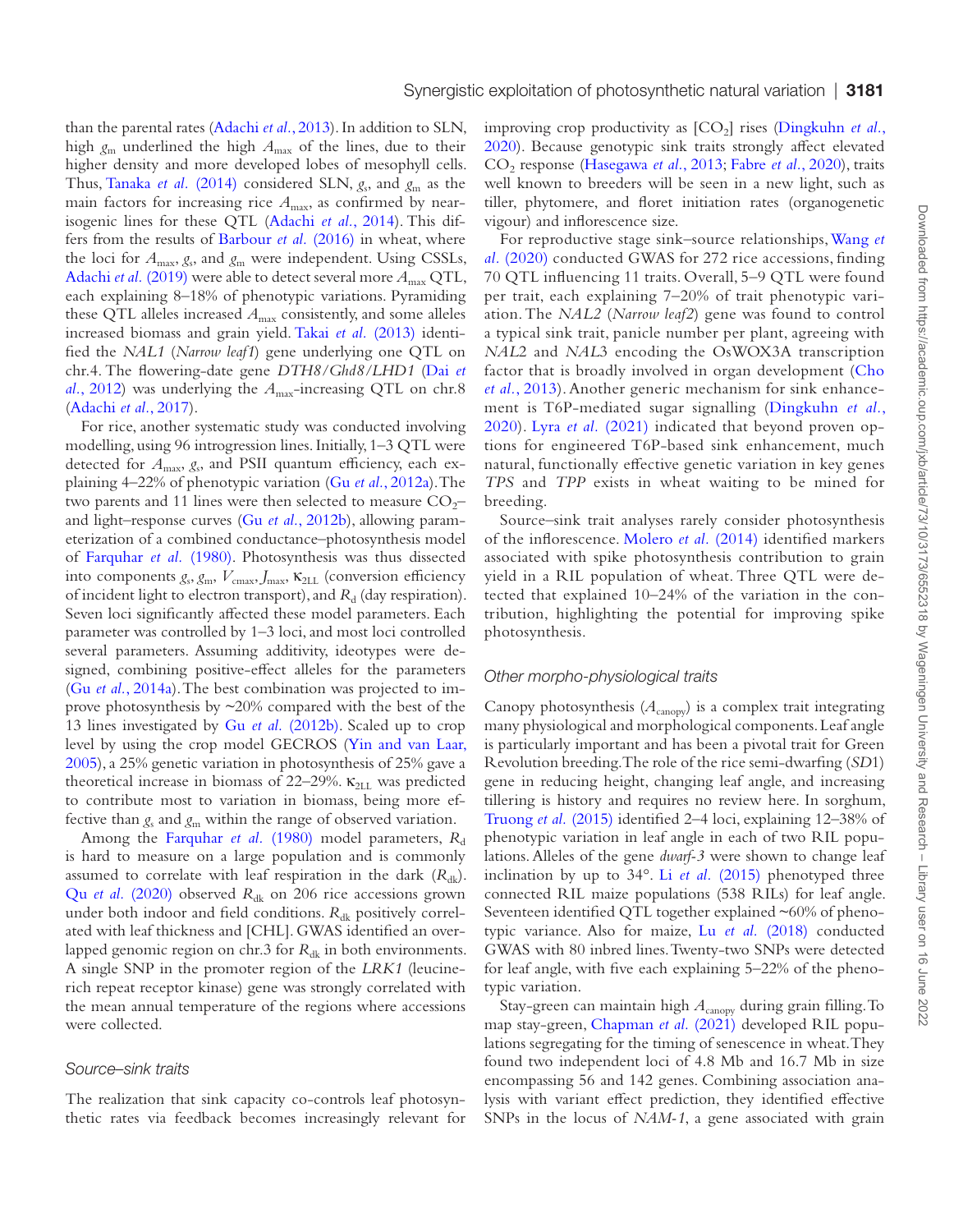protein content. This provides a molecular basis for the earlier discussed 'nitrogen remobilization'.

Stay-green also depends on leaf [CHL], which in turn determines leaf photon absorptance and affects canopy  $k_L$ . [Wang](#page-15-32) *et al.* [\(2015\)](#page-15-32) conducted GWAS for [CHL] using a collection of 529 diverse rice accessions. A total of 46 loci were identified. Three  $F_2$  mapping populations with parents selected from the panel were developed to validate the major GWAS signals, each providing 1–2 QTL that explained 10–20% of phenotypic variation. *Ghd7* (*Grain number, plant height, and heading date7*), being a major regulator of nitrogen uptake ([Wang](#page-15-33) *et al.*[, 2021\)](#page-15-33), was a major underlying gene for [CHL] at heading stage. Enhanced expression of *Ghd7* decreased [CHL]. On another locus, *NAL1—*the gene involved in cell division and auxin-mediated expansion—was identified (Lin *et al.*[, 2019\)](#page-14-38).

For early vigour, Yin *et al.* [\(1999\)](#page-15-25) reported several QTL for early-stage SLA in a barley RIL population, together explaining >40% of phenotypic variation. Zhang *et al.* [\(2017\)](#page-15-34) phenotyped four traits including seedling shoot length in 132 rice RILs. They detected 10–28 QTL, each explaining up to 14% of phenotypic variation. Chen *et al.* [\(2019\)](#page-12-35) used 744 rice accessions to detect QTL for tiller number, plant height, and above-ground dry weight at the seedling stage, detecting 42 QTL.

# **Outlook**

Our review shows large phenotypic variations (sometimes >2-fold) for steady-state photosynthesis traits. There are few QTL identified for photosynthesis traits *per se* such as *A*max, and these QTL accounted for a low percentage of phenotypic variations, typically <20%. In contrast, more QTL were reported for sink size (that feeds back on photosynthesis) or morphophysiological traits (that affect canopy productivity and duration), together explaining a much higher percentage of their phenotypic variation (typically >60%).

Measurement error (Gu *et al.*[, 2012a\)](#page-13-2) and the uncertainty in innate reasons for observed variability of photosynthesis [\(Fabre and Dingkuhn, 2022\)](#page-13-23) might explain why its variation remains poorly explained. However, this does not mean that there is little opportunity to improve photosynthesis. Instead, breeding may have selected photosynthesis-related traits that probably partly contributed to recent yield progress ([Fischer](#page-13-36) *et al.*[, 2014](#page-13-36)). Our review showed that apart from some existing variation in the photosynthetic apparatus itself, much of the molecular basis of photosynthesis QTL resides in genes controlling nitrogen use, source–sink relations, leaf morphology, or senescence patterns. We thus hypothesized that some genotypic variation in *A*max (and its degree of heritability) might actually be due to variation in sink limitation. In addition, traits for both photosynthetic rate and its sustenance during grain filling are strongly related to nitrogen-related traits.

Given these considerations, we conducted an analysis using the crop model GECROS to evaluate how improving photosynthesis can enhance crop productivity ([Box 2;](#page-10-0) [Table 1](#page-11-2)). The model confirmed that the maximum benefit can be achieved from simultaneous improvement of other traits; in particular, proportionally increased root nitrogen uptake is required to significantly improve productivity. The model also showed that understudied electron transport parameters were much more effective than the commonly studied  $A<sub>max</sub>$ . This is because photosynthesis of most leaves at most hours in a canopy, even on sunny days, are light subsaturated (electron transport limited). This is corroborated by observations of Qu *[et al.](#page-14-5)* [\(2017\)](#page-14-5) and [Taniyoshi](#page-15-35) *et al.* (2020) on the importance of  $A_{\text{low}}$ and supports views on optimizing photosynthetic light reactions [\(Yin and Struik, 2021](#page-15-6)[; Walter and Kromdijk, 2022](#page-15-0)). Thus, improving photosynthesis is not merely a matter of increasing *A*max but should improve multiple parameters synergistically, allowing for high canopy photosynthesis and duration.

Many mapping studies use diversity panels showing very large phenotypic trait variation. For breeding to improve yield, only the portions of variation beyond best-performing cultivars are useful. Our modelling suggests that many structural crop traits (such as stay-green or early vigour) have already been largely optimized by breeding, with limited scope for further improvement [\(Box 2](#page-10-0)), at least under current ambient  $[CO<sub>2</sub>]$ . However, natural variation in photosynthesis remains largely unexploited [\(Driever](#page-12-0) *et al.*, 2014; Gu *[et al.](#page-13-3)* [2014b](#page-13-3); [Faralli and Lawson, 2020](#page-13-17)). In fact, as shown in this review, there are cases where dwarfing seems to have decreased photosynthesis or RUE (e.g. Yin *et al.*[, 2003](#page-15-27); [Molero](#page-14-34) *et al.*, [2019](#page-14-34); [Mathan](#page-14-8) *et al.*, 2021). Thus, our view is somewhere between that of photosynthesis biologists and crop physiologists: improving the photosynthetic apparatus can contribute to yield improvement, namely regarding its electron transport components; but enabling traits such as root nutrient uptake and sink capacity must be co-selected by breeding. As stated in [Box 2,](#page-10-0) the synergistic impact of exploiting natural variation of multiple components could match the impact of implementing the full mechanism of maize  $C_4$  photosynthesis in  $C_3$  crops.

We discussed little about photosynthesis under fluctuating light conditions. [Acevedo-Siaca](#page-11-3) *et al.* (2020a, b) showed that genotypic variation in non-steady-state rice photosynthesis did not correlate with that under steady-state conditions, but exceeded it. However, Salter *et al.* [\(2020\)](#page-14-39) identified a QTL for Rubisco activation rate under fluctuating light overlapping with a QTL for steady-state photosynthesis in barley. [Taniyoshi](#page-15-35) *et al.* [\(2020\)](#page-15-35) showed that the cumulative  $CO<sub>2</sub>$  fixation rate during the 10 min after the transition from low to high irradiance was not correlated with the rate at the high irradiance but significantly correlated with the rate at low light. The potential significance of such traits for crop improvement requires further study.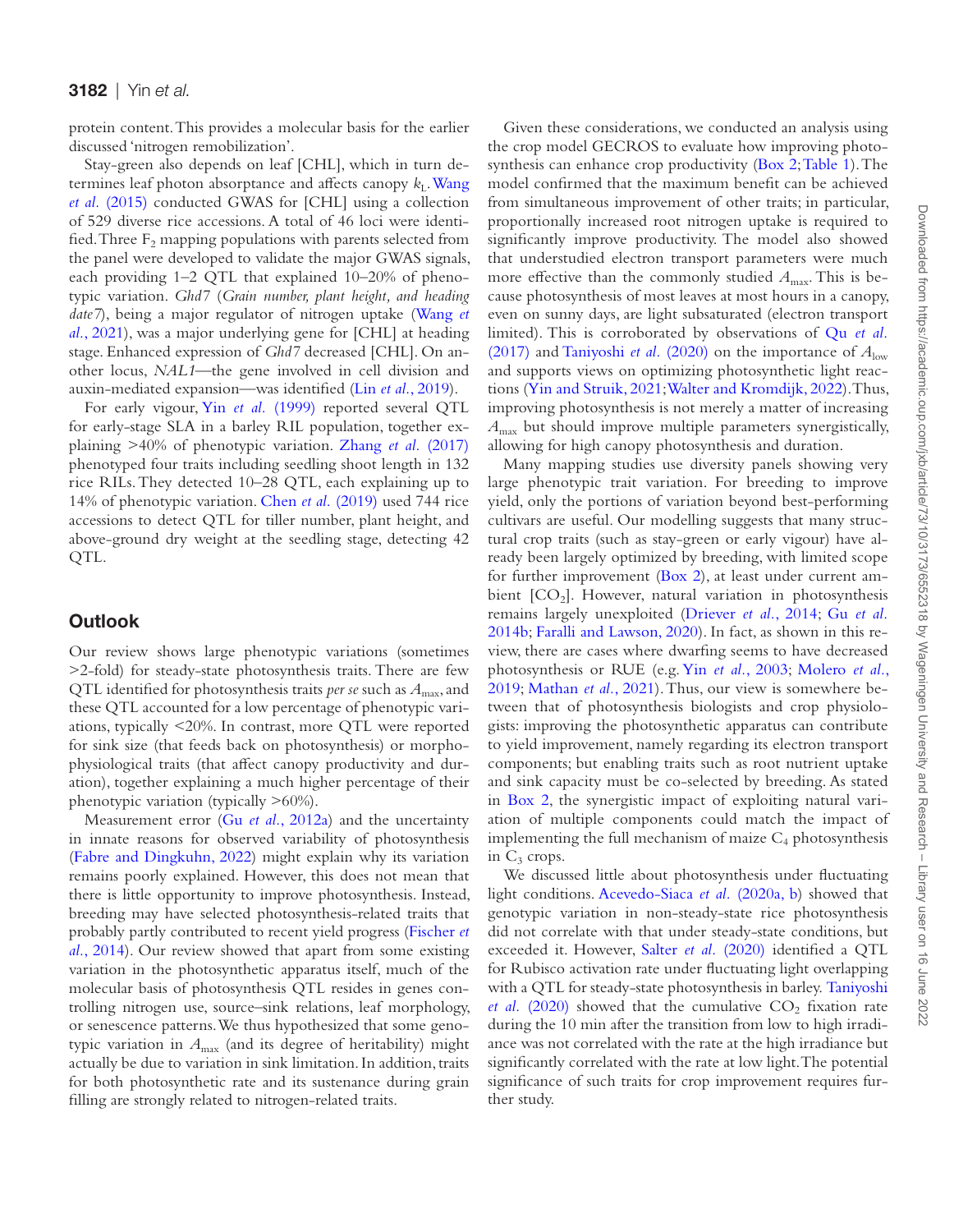### <span id="page-10-0"></span>Box 2. Modelling potential RUE and biomass gains from pyramiding photosynthetic traits

We used the crop model GECROS ([Yin and van Laar, 2005;](#page-15-30) [Yin and Struik, 2017\)](#page-15-2) to assess the potential of improving various traits for increasing crop productivity. The model version here was used by [Yin and Struik \(2017\)](#page-15-2) and [Kadam](#page-13-37)  *et al.* [\(2019\)](#page-13-37) but incorporates a multilayer module for computing canopy photosynthesis. We first assess the traits individually and then assess them in combination ([Table 1\)](#page-11-2). We used weather data of 1980–2010 at the International Rice Research Institute (IRRI), Philippines, for simulation. Baseline GECROS parameter values were taken from [Yin](#page-15-2)  [and Struik \(2017\),](#page-15-2) predicting 31 year average above-ground biomass at 19.6 t ha<sup>-1</sup>, representing the best check rice cultivar observed at IRRI where nitrogen (N) uptake (*N*umax) is ~20 g N m−2 for well-managed crops ([Setter](#page-14-22) *et al.*, [1994\)](#page-14-22). Considering typical phenotypic variations and percentages explained by identified QTL as reviewed in the main text, we assumed that each trait (model parameter) can be improved in a favourable direction by 20% (except Φ2LL whose maximum value is ~0.85, [Björkman and Demmig, 1987](#page-12-9)) given that it is unknown how much a trait can be improved by breeding.

Modelled impact of trait improvement was mostly similar on RUE and biomass, but not identical due to pleiotropic effects simulated on light interception. Among six photosynthetic traits ( $V_{\text{cmax}}$ ,  $J_{\text{max}}$ ,  $\Phi_{2\text{L}}$ ,  $g_{\text{s}}$ ,  $g_{\text{m}}$ , and TPU limitation removal), increasing V<sub>cmax</sub> by 20% did not increase biomass. In contrast, improving electron transport parameters, J<sub>max</sub> (+20%) and Φ<sub>2LL</sub> (+9%), had the greatest impact and increased biomass by 5% and 3%, respectively ([Table 1\)](#page-11-2). Improving CO<sub>2</sub> diffusion parameters (g<sub>s</sub> and g<sub>m</sub>) by 20% and removing TPU limitation each increased biomass by ~1%. The greater importance of improving J<sub>max</sub> versus V<sub>cmax</sub> was reported previously (Gu *et al.*[, 2014a;](#page-13-35) [Yin and Struik, 2015\)](#page-15-5), suggesting a possible overinvestment of N in Rubisco in existing cultivars. Improving V<sub>cmax</sub> or removing TPU limitation only increases light-saturated A<sub>max</sub> (see Equation 1), which is relevant for top leaves around noon on sunny days. In contrast, improving J<sub>max</sub> not only increases A<sub>max</sub> but also lifts up the entire light–response curve of electron transport, thus also increasing light subsaturated rates. This, especially if combined with improved  $\Phi_{2\perp}$ , has a significant consequence on productivity of most leaves at any time of day and season. This is supported by Qu *et al.* [\(2017\),](#page-14-5) reporting that genotypic variation in productivity was associated with  $A_{\text{low}}$  (photosynthesis under low light). Although a limited scope for improving  $\Phi_{\text{CO2}}$  was previously suggested ([Austin, 1989\)](#page-12-4), there is evidence for large variation in chloroplast electron transport, with 4-fold differences reported for barley ([Burkey, 1994](#page-12-36)). Furthermore, with *J<sub>max</sub>*, Φ<sub>2LL</sub>, *g<sub>s</sub>*, and *g*<sub>m</sub> all improved and TPU limitation removed, combined effects were higher than the sum of the individual effects, increasing RUE and biomass by  $~14\%$  ([Table 1](#page-11-2)).

In addition to the sink limitation at a biochemical level (the TPU limitation), there are feedback effects of morphophysiological sinks (such as grain number and size) on photosynthesis (see the main text). However, further research is needed to model this feedback. Among five modelled canopy morpho-physiological traits, adjusting leaf angle and SLA for early vigour had no or slightly negative effects on biomass ([Table 1\)](#page-11-2). Improving  $k_N:k_1$ , stay-green by adjusting N remobilization, and improving non-leaf photosynthesis each increased biomass by 2–3%. Combined improvement of the latter three traits increased biomass by 6.7% [\(Table 1](#page-11-2)), slightly less than the sum of individual effects. Overall, improving these morpho-physiological traits had a smaller effect, compared with the combined improvement of photosynthetic parameters. Thus, these morpho-physiological traits are probably near optimal due to past breeding. Nevertheless, effects of combining photosynthetic and morpho-physiological traits seemed additive, together increasing biomass by ~19% [\(Table 1\)](#page-11-2).

Improving photosynthetic traits may be combined with increasing N uptake. Higher leaf N content enables higher photosynthetic rates and can be associated with greater root surface area and conductivity ([Hikosaka,](#page-13-8)  [2010](#page-13-8); [Adachi](#page-12-29) *et al.*, 2011b). The causality between improved photosynthesis and root N uptake ability is unclear. Increasing *N*umax by 20% increased simulated RUE by 10.7% and biomass by 14.6% ([Table 1\)](#page-11-2), in line with the importance of past breeding for more N input-responsive cultivars ([Sinclair](#page-15-4) *et al.*, 2019). Increasing N uptake combined with either improved photosynthetic or morpho-physiological traits resulted in synergistic effects. When all these traits were improved, RUE and biomass increased by ~37% and 39%, respectively [\(Table 1\)](#page-11-2). These values are similar to the projected impact of introducing the full crop  $C_4$  mechanism into rice (Yin and [Struik, 2017](#page-15-2)).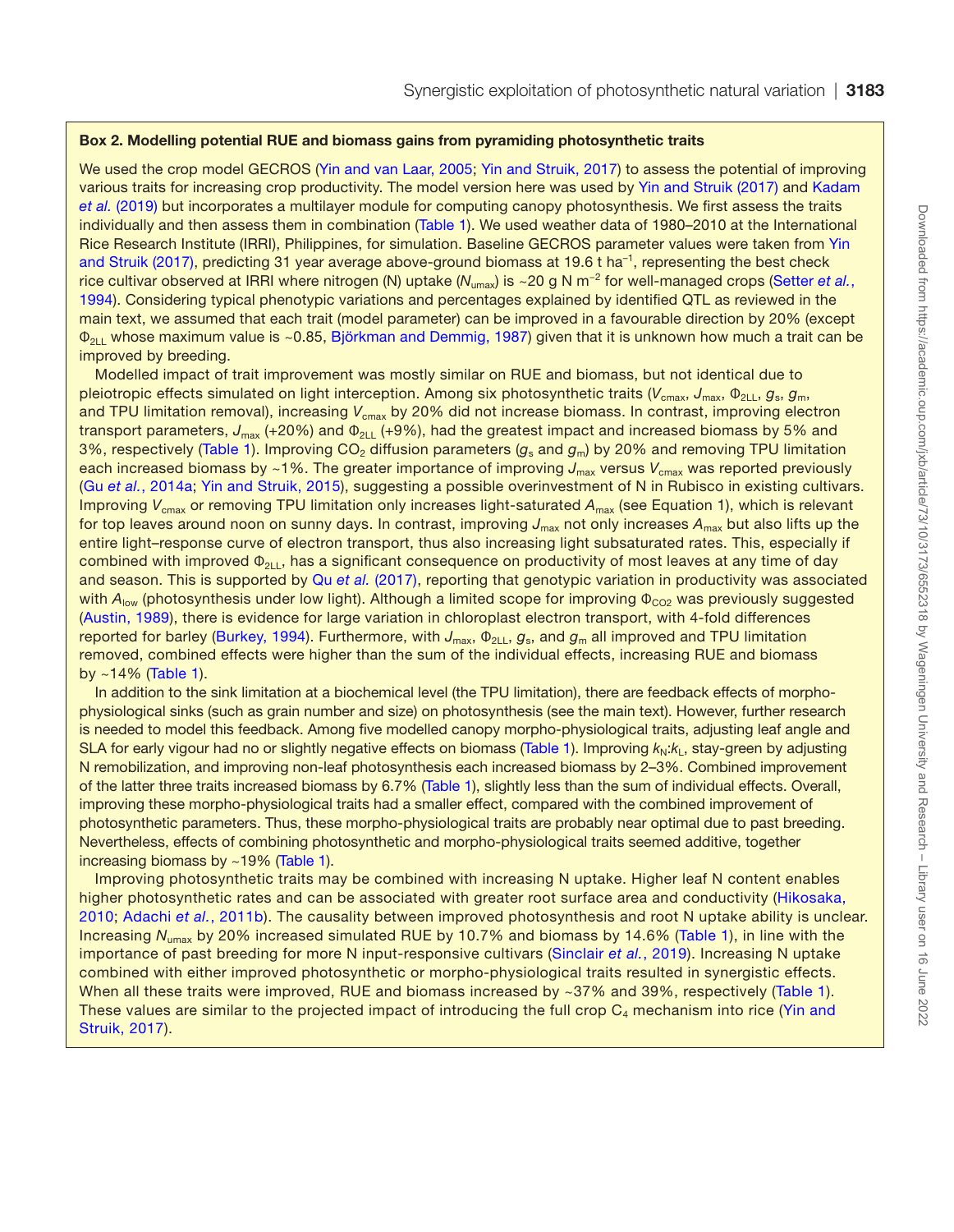| <b>Trait type</b>            | <b>Parameter</b> <sup>a</sup>                           | <b>Parameter values</b> |                       | Advantage over the<br>baseline $(\%)^b$ |                |
|------------------------------|---------------------------------------------------------|-------------------------|-----------------------|-----------------------------------------|----------------|
|                              |                                                         | <b>Baseline</b>         | <b>Improved</b>       | <b>RUE</b>                              | <b>Biomass</b> |
| Photosynthetic               | $1 \times$ Vcmax                                        | 75                      | 90                    | 0.2                                     | 0.0            |
|                              | $2 \chi_{Jmax}$                                         | 100                     | 120                   | 3.7                                     | 5.0            |
|                              | $3 \Phi_{2LL}$                                          | 0.78                    | 0.85                  | 2.8                                     | 3.0            |
|                              | $4 g_s$                                                 | Variable                | $1.2 \times$ baseline | 0.8                                     | 1.0            |
|                              | $5\ \text{Xgm}$                                         | 0.125                   | 0.150                 | 0.8                                     | 1.0            |
|                              | 6 TPU limitation                                        | Present                 | Removed <sup>c</sup>  | 1.1                                     | 1.3            |
| Morpho-physiological         | 7 Leaf angle                                            | 65                      | 52                    | $-0.3$                                  | 0.0            |
|                              | $8k_N: k_1$                                             | 0.80                    | 0.96                  | 2.4                                     | 2.5            |
|                              | 9 Stay-green <sup>d</sup>                               | Baseline                | Improved              | 1.6                                     | 2.1            |
|                              | 10 SLA                                                  | 0.030                   | 0.036                 | $-1.9$                                  | $-1.8$         |
|                              | 11 Non-leaf tissue <sup>e</sup>                         | Baseline                | Improved              | 2.8                                     | 3.1            |
| Nitrogen uptake <sup>f</sup> | 12 $N_{\text{umax}}$                                    | 20                      | 24                    | 10.7                                    | 14.6           |
| Trait combination            | Photosynthetic traits 2-6                               |                         |                       | 14.0                                    | 13.0           |
|                              | Morpho-physiological traits 8, 9, and 11                |                         |                       | 6.9                                     | 6.7            |
|                              | Traits 2-6, 8, 9, and 11                                |                         |                       | 21.9                                    | 19.1           |
|                              | Traits 2–6, plus 12 (i.e. $N_{\text{umax}}$ )           |                         |                       | 29.0                                    | 31.5           |
|                              | Traits 8, 9, 11, plus 12 (i.e. $N_{\text{umax}}$ )      |                         |                       | 18.9                                    | 22.6           |
|                              | Traits 2–6, 8, 9, 11, plus 12 (i.e. N <sub>umax</sub> ) |                         |                       | 37.2                                    | 39.1           |

<span id="page-11-2"></span>Table 1. Simulated advantage (%) in radiation use efficiency (RUE) and above-ground biomass (31 year average) as a result of improving individual traits or trait combinations over the baseline simulation

<span id="page-11-4"></span><sup>a</sup> Parameter definition: (1) χ<sub>Vcmax</sub>, slope of *V<sub>cmax</sub> (maximum rate of carboxylation by Rubisco) versus leaf nitrogen (μmol g<sup>−1</sup> N s<sup>−1</sup>); (2) χ<sub>Jmax</sub>, slope of <i>J<sub>max</sub>* (maximum rate of photosynthetic electron transport) versus leaf nitrogen (μmol g<sup>-1</sup> N s<sup>-1</sup>); (3) Φ<sub>2LL</sub>, PSII electron transport efficiency under limiting light (mol mol<sup>-1</sup>); (4)  $g_s$ , stomatal conductance (which is variable, depending on light, CO<sub>2</sub>, temperature, and vapour pressure); (5)  $\chi_{\text{om}}$  slope of  $g_{\text{m}}$  (mesophyll conductance) versus leaf nitrogen (mol g−1 N s−1 bar−1); (6) TPU (triose phosphate utilization)-limited photosynthetic rate, set in its simplest form as  $37_p-R_d$  [\(Sharkey, 1985\)](#page-15-11), which can be derived from Equation 1 with  $\alpha_s=0$ ; where  $R_d$  is day respiration, and  $T_p$  is the rate of TPU with  $\chi_{T_p}$  (slope of  $T_p$ versus leaf nitrogen) being 5 μmol g−1 N s−1 ([Harley](#page-13-38) *et al.*, 1992); (7) leaf angle from the horizontal line at the early phase (°); (8) the leaf nitrogen to light extinction coefficient ratio (-); (9) stay-green coefficients in relation to grain demand for nitrogen (-); (10) specific leaf area (SLA) at the early phase (m<sup>2</sup> g<sup>-1</sup>); (11) coefficients for quantifying the photosynthesis contribution from non-leaf tissues (–); (12) season-long crop nitrogen uptake (g N m−2). *b* Simulated 31 year average using the baseline parameter values (taken from [Yin and Struik, 2017\)](#page-15-2) was 2.57 g (MJ PAR)–1 for RUE and 19.6 t ha–1 for above-ground biomass.

<span id="page-11-6"></span><span id="page-11-5"></span>*c* The removal of this TPU limitation was simply assumed to be the 'improved' form because of the lack of understanding of the whole-plant physiology to fully represent the extent of sink feedbacks on source.

<span id="page-11-7"></span>*d* Stay-green traits are modelled in GECROS in relation to nitrogen remobilization from vegetative organs in support of grain filling. Therefore, parameters were changed by 20% to allow slower remobilization, thereby, improving stay-green status.

<span id="page-11-8"></span>*e* In the GECROS model, green surface area index (GAI) includes leaf and green non-leaf tissue areas. Here, parameters were changed by 20% to allow more non-leaf tissue areas.

<span id="page-11-9"></span><sup>f</sup> Nitrogen uptake (N<sub>umax</sub>) is not an input parameter but a simulated output in the default GECROS model. Here we set N<sub>umax</sub> as a controlled crop variable, so as to separate the impact of improving photosynthetic or morpho-physiological traits from that of increasing nitrogen uptake on crop productivity (see [Box 2\)](#page-10-0). For this simulation, the dynamics of crop N uptake were assumed to follow a sigmoid pattern, with N<sub>umax</sub> (default value=20 g N m<sup>-2</sup>) as the total N uptake during the growing season [\(Setter](#page-14-22) *et al.*, 1994). A 20% increase scenario was to increase  $N_{\text{umax}}$  by 20% but with the uptake proportion for each specific day unaltered.

# Author contributions

XY and PCS: conceptualization; XY: conducting the simulation; XY: writing initial draft with input from JG and PCS; MD: contributed the discussion on the source–sink relationship and improved the review structure; all authors participated in the revising process.

# Conflict of interest

The authors declare no conflict of interest.

# Funding

This work was partly supported by the CropBooster-P project via XY's participation. The project has received funding from the European Union's Horizon 2020 research and innovation program under grant agreement no. 817690.

## **References**

Acevedo-Siaca LG, Coe R, Quick WP, Long SP. 2020a. Variation between rice accessions in photosynthetic induction in flag leaves and underlying mechanisms. Journal of Experimental Botany 72, 1282–1294.

<span id="page-11-0"></span>Acevedo-Siaca LG, Coe R, Quick WP, Long SP. 2021. Evaluating natural variation, heritability, and genetic advance of photosynthetic traits in rice (*Oryza sativa*). Plant Breeding 140, 745–757.

<span id="page-11-3"></span>Acevedo-Siaca LG, Coe R, Wang Y, Kromdijk J, Quick WP, Long SP. 2020b. Variation in photosynthetic induction between rice accessions and its potential for improving productivity. New Phytologist 227, 1097–1108.

<span id="page-11-1"></span>Adachi S, Baptista LZ, Sueyoshi T, Murata K, Yamamoto T, Ebitani T, **Ookawa T, Hirasawa T.** 2014. Introgression of two chromosome regions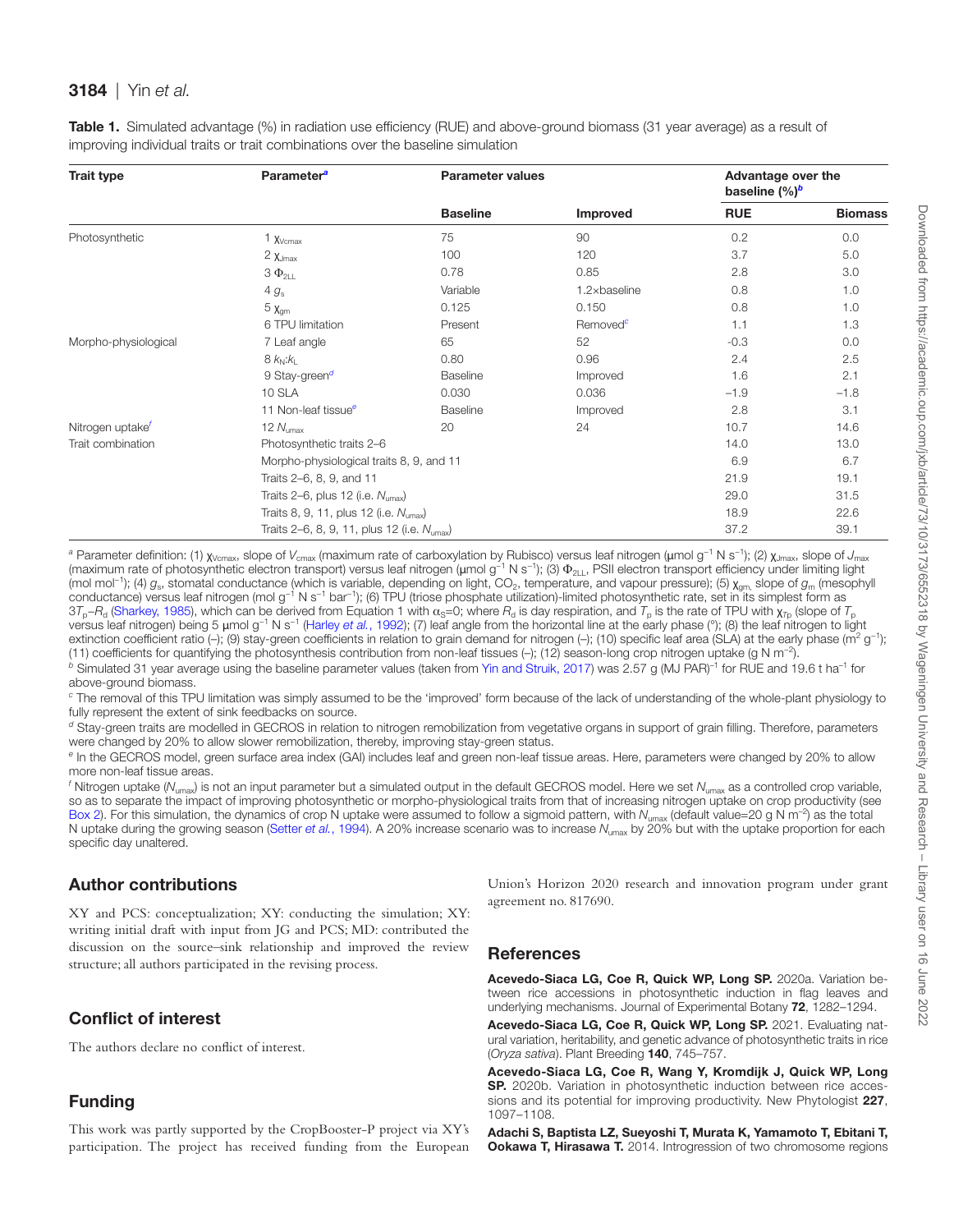for leaf photosynthesis from an indica rice into the genetic background of a *japonica* rice. Journal of Experimental Botany 65, 2049–2056.

<span id="page-12-30"></span>Adachi S, Nakae T, Uchida M, *et al.* 2013. The mesophyll anatomy enhancing CO<sub>2</sub> diffusion is a key trait for improving rice photosynthesis. Journal of Experimental Botany 64, 1061–1072.

<span id="page-12-28"></span>Adachi S, Nito N, Kondo M, Yamamoto T, Arai-Sanoh Y, Ando T, **Ookawa T, Yano M, Hirasawa T.** 2011a. Identification of chromosomal regions controlling the leaf photosynthetic rate in rice by using a progeny from *Japonica* and high-yielding *Indica* varieties. Plant Production Science 14, 118–127.

<span id="page-12-29"></span>Adachi S, Tsuru Y, Nito N, Murata K, Yamamoto T, Ebitani T, Ookawa T, Hirasawa T. 2011b. Identification and characterization of genomic regions on chromosomes 4 and 8 that control the rate of photosynthesis in rice leaves. Journal of Experimental Botany 62, 1927–1938.

<span id="page-12-31"></span>Adachi S, Yamamoto T, Nakae T, *et al.* 2019. Genetic architecture of leaf photosynthesis in rice revealed by different types of reciprocal mapping populations. Journal of Experimental Botany 70, 5131–5144.

<span id="page-12-33"></span>Adachi S, Yoshikawa K, Yamanouchi U, Tanabata T, Sun J, Ookawa T, Yamamoto T, Sage RF, Hirasawa T, Yonemaru J. 2017. Fine mapping of carbon assimilation rate 8, a quantitative trait locus for flag leaf nitrogen content, stomatal conductance and photosynthesis in rice. Frontiers in Plant Science 8, 60.

<span id="page-12-7"></span>Amthor JS. 2010. From sunlight to phytomass: on the potential efficiency of converting solar radiation to phyto-energy. New Phytologist 188, 939–959.

<span id="page-12-1"></span>Araus JL, Sanchez-Bragado R, Vicente R. 2021. Improving crop yield and resilience through optimization of photosynthesis: panacea or pipe dream? Journal of Experimental Botany 72, 3936–3955.

<span id="page-12-23"></span>Atkinson RR, Mockford EJ, Bennett C, Christin PA, Spriggs EL, Freckleton RP, Thompson K, Rees M, Osborne CP. 2016. C<sub>4</sub> photosynthesis boosts growth by altering physiology, allocation and size. Nature Plants 2, 16038.

<span id="page-12-4"></span>Austin RB. 1989. Genetic variation in photosynthesis. Journal of Agricultural Science, Cambridge 112, 287–294.

<span id="page-12-11"></span>Barbour MM, Warren CR, Farquhar GD, Forrester G, Brown H. 2010. Variability in mesophyll conductance between barley genotypes, and effects on transpiration efficiency and carbon isotope discrimination. Plant, Cell & Environment 33, 1176–1185.

<span id="page-12-27"></span>Barbour MM, Bachmann S, Bansal U, Bariana H, Sharp P. 2016. Genetic control of mesophyll conductance in common wheat. New Phytologist 209, 461–465.

<span id="page-12-20"></span>Barraclough PB, Lopez-Bellido R, Hawkesford MJ. 2014. Genotypic variation in the uptake, partitioning and remobilisation of nitrogen during grain-filling in wheat. Field Crops Research 156, 242–248.

<span id="page-12-16"></span>Bertheloot J, Martre P, Andrieu B. 2008. Dynamics of light and nitrogen distribution during grain filling within wheat canopy. Plant Physiology 148, 1707–1720.

<span id="page-12-24"></span>Biscoe PV, Gallagher JN, Littleton EJ, Monteith JL, Scott RK. 1975. Barley and its environment. IV. Sources of assimilate for the grain. Journal of Applied Ecology 12, 295–318.

<span id="page-12-9"></span>**Björkman O, Demmig B.** 1987. Photon yield of  $O<sub>2</sub>$  evolution and chlorophyll fluorescence characteristics at 77 K among vascular plants of diverse origins. Planta 170, 489–504.

<span id="page-12-17"></span>Bogard M, Allard V, Brancourt-Hulmel M, Heumez E, Machet JM, Jeuffroy MH, Gate P, Martre P, Le Gouis J. 2010. Deviation from the grain protein concentration–grain yield negative relationship is highly correlated to post-anthesis N uptake in winter wheat. Journal of Experimental Botany 61, 4303–4312.

<span id="page-12-5"></span>Boote KJ, Tollenaar M. 1994. Modeling genetic yield potential. In: Boote KJ, Bennett JM, Sinclair TR, Paulsen GM, eds. Physiology and determination of crop yield. Madison, WI: ASA, CSSA, and SSSA, 533–565.

<span id="page-12-18"></span>Borrell A, Hammer G, van Oosterom E. 2001. Stay-green: a consequence of the balance between supply and demand for nitrogen during grain filling? Annals of Applied Biology 138, 91–95.

<span id="page-12-12"></span>Bunce J. 2016. Variation among soybean cultivars in mesophyll conductance and leaf water use efficiency. Plants 5, 44.

<span id="page-12-36"></span>Burkey KO. 1994. Genetic variation of photosynthetic electron transport in barley: identification of plastocyanin as a potential limiting factor. Plant Science 97, 177–187.

<span id="page-12-26"></span>**Busch FA, Farquhar GD.** 2016. Poor evidence for  $C_4$  photosynthesis in the wheat grain. Plant Physiology 172, 1357.

<span id="page-12-2"></span>Busch FA, Sage RF, Farquhar GD. 2018. Plants increase CO<sub>2</sub> uptake by assimilating nitrogen via the photorespiratory pathway. Nature Plants 4, 46–54.

<span id="page-12-3"></span>Carmo-Silva E, Andralojc PJ, Scales JC, Driever SM, Mead A, Lawson T, Raines CA, Parry MAJ. 2017. Phenotyping of field-grown wheat in the UK highlights contribution of light response of photosynthesis and flag leaf longevity to grain yield. Journal of Experimental Botany 68, 3473–3486.

<span id="page-12-25"></span>Chang TG, Song QF, Zhao HL, Chang S, Xin C, Qu M, Zhu XG. 2020. An *in situ* approach to characterizing photosynthetic gas exchange of rice panicle. Plant Methods 16, 92.

<span id="page-12-19"></span>Chapman EA, Orford S, Lage J, Griffiths S. 2021. Delaying or delivering: identification of novel NAM-1 alleles that delay senescence to extend wheat grain fill duration. Journal of Experimental Botany 72, 7710–7728.

<span id="page-12-35"></span>Chen K, Zhang Q, Wang CC, Liu ZX, Jiang YJ, Zhai LY, Zheng TQ, Xu JL, Li ZK. 2019. Genetic dissection of seedling vigour in a diverse panel from the 3,000 Rice (*Oryza sativa* L.) Genome Project. Scientific Reports 9, 4804.

<span id="page-12-34"></span>Cho SH, Yoo SC, Zhang H, Pandeya D, Koh HJ, Hwang JY, Kim GT, Paek NC. 2013. The rice narrow leaf2 and narrow leaf3 loci encode WUSCHEL-related homeobox 3A (OsWOX3A) and function in leaf, spikelet, tiller and lateral root development. New Phytologist 198, 1071-1084.

<span id="page-12-10"></span>Czyczyło-Mysza I, Tyrka M, Marci**ń**ska I, Skrzypek E, Karbarz M, Dziurka M, Hura T, Dziurka K, Quarrie SA. 2013. Quantitative trait loci for leaf chlorophyll fluorescence parameters, chlorophyll and carotenoid contents in relation to biomass and yield in bread wheat and their chromosome deletion bin assignments. Molecular Breeding 32, 189–210.

<span id="page-12-32"></span>Dai X, Ding Y, Tan L, et al. 2012. LHD1, an allele of DTH8/Ghd8, controls late heading date in common wild rice (*Oryza rufipogon*). Journal of Integrative Plant Biology 54, 790–799.

<span id="page-12-21"></span>Dingkuhn M, Johnson DE, Sow A, Audebert AY. 1999. Relationship between upland rice canopy characteristics and weed competitiveness. Field Crops Research 61, 79–95.

<span id="page-12-8"></span>Dingkuhn M, Luquet D, Fabre D, Muller B, Yin X, Paul MJ. 2020. The case for improving crop carbon sink strength or plasticity for a  $CO<sub>2</sub>$ -rich future. Current Opinion in Plant Biology 56, 259–272.

<span id="page-12-15"></span>Dingkuhn M, Penning De Vries FWT, De Datta SK, Van Laar HH. 1991. Concepts for a new plant type for direct seeded flooded tropical rice. In: Direct seeded flooded rice in the tropics—Selected papers from the International Rice Research Conference. Los Baños, Philippines: International Rice Research Institute, 17–38.

<span id="page-12-6"></span>Dingkuhn M, Tivet F, Siband P-L, Asch F, Audebert A, Sow A. 2001. Varietal differences in specific leaf area: a common physiological determinant of tillering ability and early growth vigor? In: Peng S, Hardy B, eds. Rice research for food security and poverty alleviation. Metro Manila: IRRI, 95–108.

<span id="page-12-14"></span>Dreccer MF, van Oijen M, Schapendonk AHCM, Pot CS, Rabbinge R. 2000. Dynamics of vertical leaf nitrogen distribution in a vegetative wheat canopy: impact on canopy photosynthesis. Annals of Botany 86, 821–831.

<span id="page-12-0"></span>Driever SM, Lawson T, Andralojc PJ, Raines CA, Parry MA. 2014. Natural variation in photosynthetic capacity, growth, and yield in 64 fieldgrown wheat genotypes. Journal of Experimental Botany 65, 4959–4973.

<span id="page-12-22"></span>Driever SM, Simkin AJ, Alotaibi S, Fisk SJ, Magwick PJ, Spark CA, Jones HD, Lawson T, Parry MAJ, Raines CA. 2017. Increased SBPase activity improves photosynthesis and grain yield in wheat grown in greenhouse conditions. Philosophical Transactions of the Royal Society B: Biological Sciences 372, 20160384.

<span id="page-12-13"></span>Evans JR. 1993. Photosynthetic acclimation and nitrogen partitioning within a lucerne canopy. I. Canopy characteristics. Australian Journal of Plant Physiology 20, 55–67.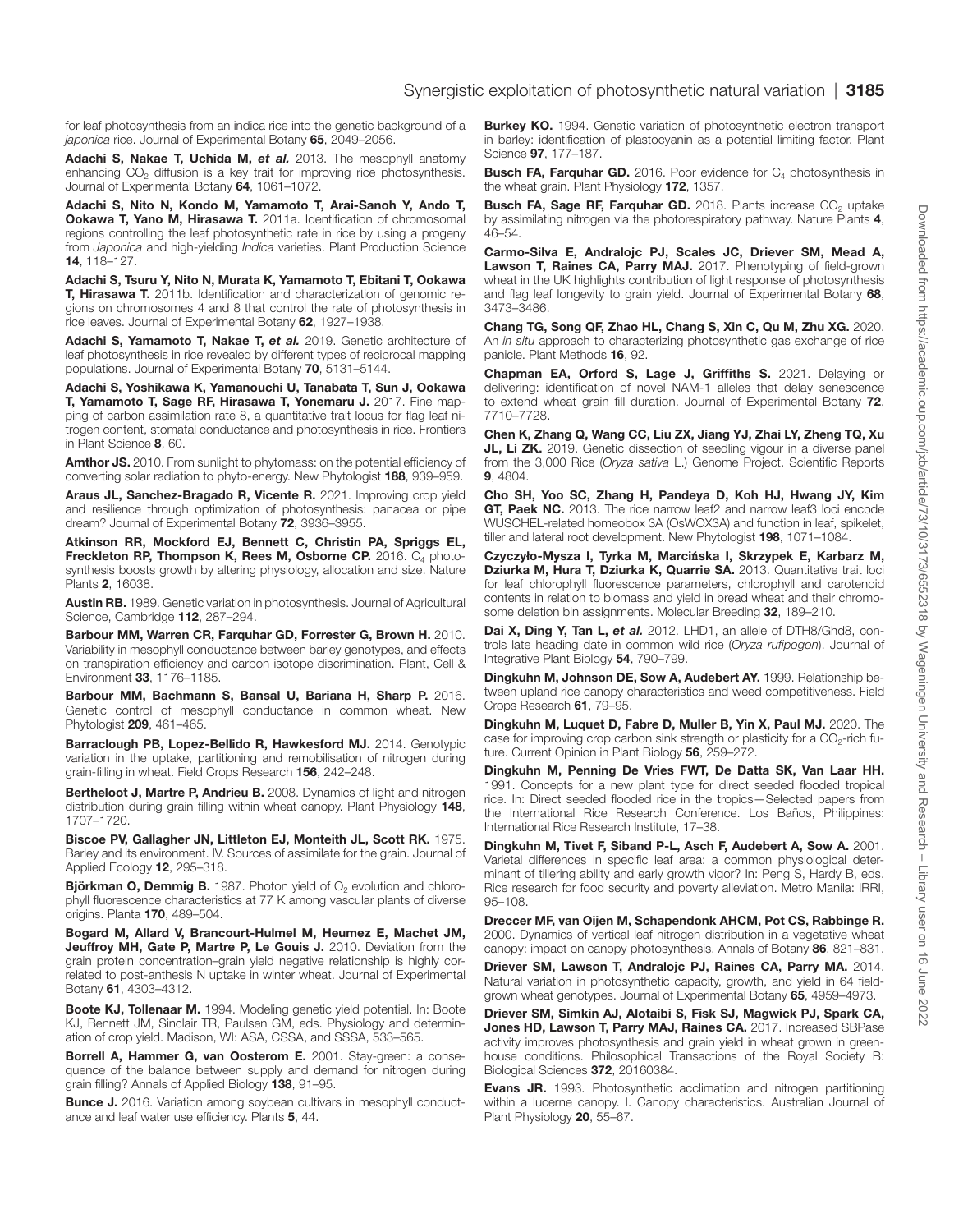<span id="page-13-23"></span>**Fabre D, Dingkuhn M.** 2022. Why is rice A<sub>max</sub> (at saturating CO<sub>2</sub>) more heritable than  $A_{sat}$  (at ambient CO<sub>2</sub>)? A commentary on Acevedo-Siaca *et al*. (2021). Plant Breeding doi: [10.1111/pbr.13000](https://doi.org/10.1111/pbr.13000).

<span id="page-13-12"></span>Fabre D, Dingkuhn M, Yin X, Clément-Vidal A, Roques S, Soutiras A, Luquet D. 2020. Genotypic variation in source and sink traits affects the response of photosynthesis and growth to elevated atmospheric CO<sub>2</sub>. Plant, Cell & Environment 43, 579–593.

<span id="page-13-11"></span>Fabre D, Yin X, Dingkuhn M, Clément-Vidal A, Roques S, Rouan L, Soutiras A, Luquet D. 2019. Is triose phosphate utilization involved in the feedback inhibition of photosynthesis in rice under conditions of sink limitation? Journal of Experimental Botany 70, 5773–5785.

<span id="page-13-17"></span>Faralli M, Lawson T. 2020. Natural genetic variation in photosynthesis: an untapped resource to increase crop yield potential? The Plant Journal 101, 518–528.

<span id="page-13-5"></span>Farquhar GD, von Caemmerer S, Berry JA. 1980. A biochemical model of photosynthetic  $CO<sub>2</sub>$  assimilation in leaves of  $C<sub>3</sub>$  species. Planta 149, 78–90.

<span id="page-13-36"></span>Fischer RA, Byerlee D, Edmeades GO. 2014. Crop yields and global food security: will yield increase continue to feed the world? ACIAR Monograph No. 158. Canberra: Australian Centre for International Agricultural Research.

<span id="page-13-18"></span>Fischer RA, Rees D, Sayre KD, Lu ZM, Condon AG, Larque-Saavedra A. 1998. Wheat yield progress associated with higher stomatal conductance and photosynthetic rate, and cooler canopies. Crop Science 38, 1467–1475.

<span id="page-13-4"></span>Flexas J. 2016. Genetic improvement of leaf photosynthesis and intrinsic water use efficiency in  $C_3$  plants: why so much little success? Plant Science 251, 155–161.

<span id="page-13-20"></span>Flexas J, Niinemets U, Gallé A, et al. 2013. Diffusional conductances to  $CO<sub>2</sub>$  as a target for increasing photosynthesis and photosynthetic water-use efficiency. Photosynthesis Research 117, 45–59.

<span id="page-13-1"></span>Flood PJ, Harbinson J, Aarts MG. 2011. Natural genetic variation in plant photosynthesis. Trends in Plant Science 16, 327–335.

<span id="page-13-0"></span>Furbank RT, Sharwood R, Estavillo GM, Silva-Perez V, Condon AG. 2020. Photons to food: genetic improvement of cereal crop photosynthesis. Journal of Experimental Botany 71, 2226–2238.

<span id="page-13-28"></span>Gaju O, Allard V, Martre P, Le Gouis J, Moreau D, Bogard M, Hubbart S, Foulkes MJ. 2014. Nitrogen partitioning and remobilization in relation to leaf senescence, grain yield and grain nitrogen concentration in wheat cultivars. Field Crops Research 155, 213–223.

<span id="page-13-22"></span>Gao B, Hu S, Jing L, Niu X, Wang Y, Zhu J, Wang Y, Yang L. 2021. Alterations in source–sink relations affect rice yield response to elevated  $CO<sub>2</sub>$ : a free-air  $CO<sub>2</sub>$  enrichment study. Frontiers in Plant Science **12**, 700159.

<span id="page-13-19"></span>Giuliani R, Koteyeva N, Voznesenskaya E, Evans MA, Cousins AB, Edwards GE. 2013. Coordination of leaf photosynthesis, transpiration, and structural traits in rice and wild relatives (genus *Oryza*). Plant Physiology 162, 1632–1651.

<span id="page-13-15"></span>Giunta F, Motzo R, Deidda M. 2002. SPAD readings and associated leaf traits in durum wheat, barley and triticale cultivars. Euphytica 125, 197–205.

<span id="page-13-10"></span>Goudriaan J. 1995. Optimization of nitrogen distribution and of leaf area index for maximum canopy photosynthesis rate. In: Thiyagarajan TM, ten Berge HFM, Woperies MCS, eds. Nitrogen management studies in irrigated rice. Los Baños, Philippines: IRRI, 85–97.

<span id="page-13-34"></span>Gu J, Yin X, Stomph TJ, Wang H, Struik PC. 2012b. Physiological basis of genetic variation in leaf photosynthesis among rice (*Oryza sativa* L.) introgression lines under drought and well-watered conditions. Journal of Experimental Botany 63, 5137–5153.

<span id="page-13-35"></span>Gu J. Yin X. Stomph TJ. Struik PC. 2014a. Can exploiting natural genetic variation in leaf photosynthesis contribute to increasing rice productivity? A simulation analysis. Plant, Cell & Environment 37, 22–34.

<span id="page-13-2"></span>Gu J, Yin X, Struik PC, Stomph TJ, Wang H. 2012a. Using chromosome introgression lines to map quantitative trait loci for photosynthesis parameters in rice (*Oryza sativa* L.) leaves under drought and well-watered field conditions. Journal of Experimental Botany 63, 455–469.

<span id="page-13-3"></span>Gu J, Yin X, Zhang C, Wang H, Struik PC. 2014b. Linking ecophysiological modelling with quantitative genetics to support marker-assisted crop design

for improved yields of rice (*Oryza sativa*) under drought stress. Annals of Botany 114, 499–511.

<span id="page-13-24"></span>Gu J, Zhou Z, Li Z, Chen Y, Wang Z, Zhang H, 2017. Rice (*Oryza sativa* L.) with reduced chlorophyll content exhibit higher photosynthetic rate and efficiency, improved canopy light distribution, and greater yields than normally pigmented plants. Field Crops Research 200, 58–70.

<span id="page-13-38"></span>Harley PC, Thomas RB, Reynolds JF, Strain BR. 1992. Modelling photosynthesis of cotton grown in elevated CO<sub>2</sub>. Plant, Cell & Environment 15, 271–282.

<span id="page-13-13"></span>Hasegawa T, Sakai H, Tokida T, et al. 2013. Rice cultivar responses to elevated  $CO<sub>2</sub>$  at two free-air  $CO<sub>2</sub>$  enrichment (FACE) sites in Japan. Functional Plant Biology 40, 148–159.

<span id="page-13-29"></span>Hebbar KB, Rane J, Ramana S, Panwar NR, Ajay S, Rao AS, Prasad PVV. 2014. Natural variation in the regulation of leaf senescence and relation to N and root traits in wheat. Plant and Soil 378, 99-112.

<span id="page-13-9"></span>**Hedden P.** 2003. The genes of the green revolution. Trends in Genetics 19, 5–9.

<span id="page-13-8"></span>Hikosaka K. 2010. Mechanisms underlying interspecific variation in photosynthetic capacity across wild plant species. Plant Biotechnology 27, 223–229.

<span id="page-13-27"></span>Hikosaka K, Anten NP, Borjigidai A, et al. 2016. A meta-analysis of leaf nitrogen distribution within plant canopies. Annals of Botany 118, 239–247.

<span id="page-13-33"></span>Honda S, Ohkubo S, San NS, Nakkasame A, Tomisawa K, Katsura K, Ookawa T, Nagano AJ, Adachi S. 2021. Maintaining higher leaf photosynthesis after heading stage could promote biomass accumulation in rice. Scientific Reports 11, 7579.

<span id="page-13-25"></span>Horton P. 2000. Prospects for crop improvement through the genetic manipulation of photosynthesis: morphological and biochemical aspects of light capture. Journal of Experimental Botany 51, 475–485.

<span id="page-13-7"></span>Jahan E, Amthor JS, Farquhar GD, Trethowan R, Barbour MM. 2014. Variation in mesophyll conductance among Australian wheat genotypes. Functional Plant Biology 41, 568–580.

<span id="page-13-16"></span>Jahn CE, Mckay JK, Mauleon R, Stephens J, McNally KL, Bush DR, Leung H, Leach JE. 2011. Genetic variation in biomass traits among 20 diverse rice varieties. Plant Physiology 155, 157–168.

<span id="page-13-26"></span>Jaikumar NS, Stutz SS, Fernandes SB, Leakey ADB, Bernacchi CJ, Brown PJ, Long SP. 2021. Can improved canopy light transmission ameliorate loss of photosynthetic efficiency in the shade? An investigation of natural variation in *Sorghum bicolor*. Journal of Experimental Botany 72, 4965–4980.

<span id="page-13-30"></span>Jiang Q, Roche D, Durham S, Hole D. 2006. Awn contribution to gas exchanges of barley ears. Photosynthetica 44, 536–541.

<span id="page-13-6"></span>Jin J, Liu X, Wang G, Mi L, Shen Z, Chen X, Herbert SJ. 2010. Agronomic and physiological contributions to the yield improvement of soybean cultivars released from 1950 to 2006 in Northeast China. Field Crops Research 115, 116–123.

<span id="page-13-32"></span>Joynson R, Molero G, Coombes B, Gardiner LJ, Rivera-Amado C, Piñera-Chávez FJ, Evans JR, Furbank RT, Reynolds MP, Hall A. 2021. Uncovering candidate genes involved in photosynthetic capacity using unexplored genetic variation in spring wheat. Plant Biotechnology Journal 19, 1537–1552.

<span id="page-13-37"></span>Kadam NN, Jagadish SVK, Struik PC, van der Linden CG, Yin X. 2019. Incorporating genome-wide association into eco-physiological simulation to identify markers for improving rice yields. Journal of Experimental Botany 70, 2575–2586.

<span id="page-13-31"></span>Kearsey MJ, Pooni HS. 1996. The genetical analysis of quantitative traits. London: Chapman & Hall.

<span id="page-13-21"></span>Kikuchi S, Bheemanahalli R, Jagadish KSV, Kumagai E, Masuya Y, Kuroda E, Raghavan C, Dingkuhn M, Abe A, Shimono H. 2017. Genome-wide association mapping for phenotypic plasticity in rice. Plant, Cell & Environment 40, 1565–1575.

<span id="page-13-14"></span>Koester RP, Nohl BM, Diers BW, Ainsworth EA. 2016. Has photosynthetic capacity increased with 80 years of soybean breeding? An examination of historical soybean cultivars. Plant, Cell & Environment 39, 1058–1067.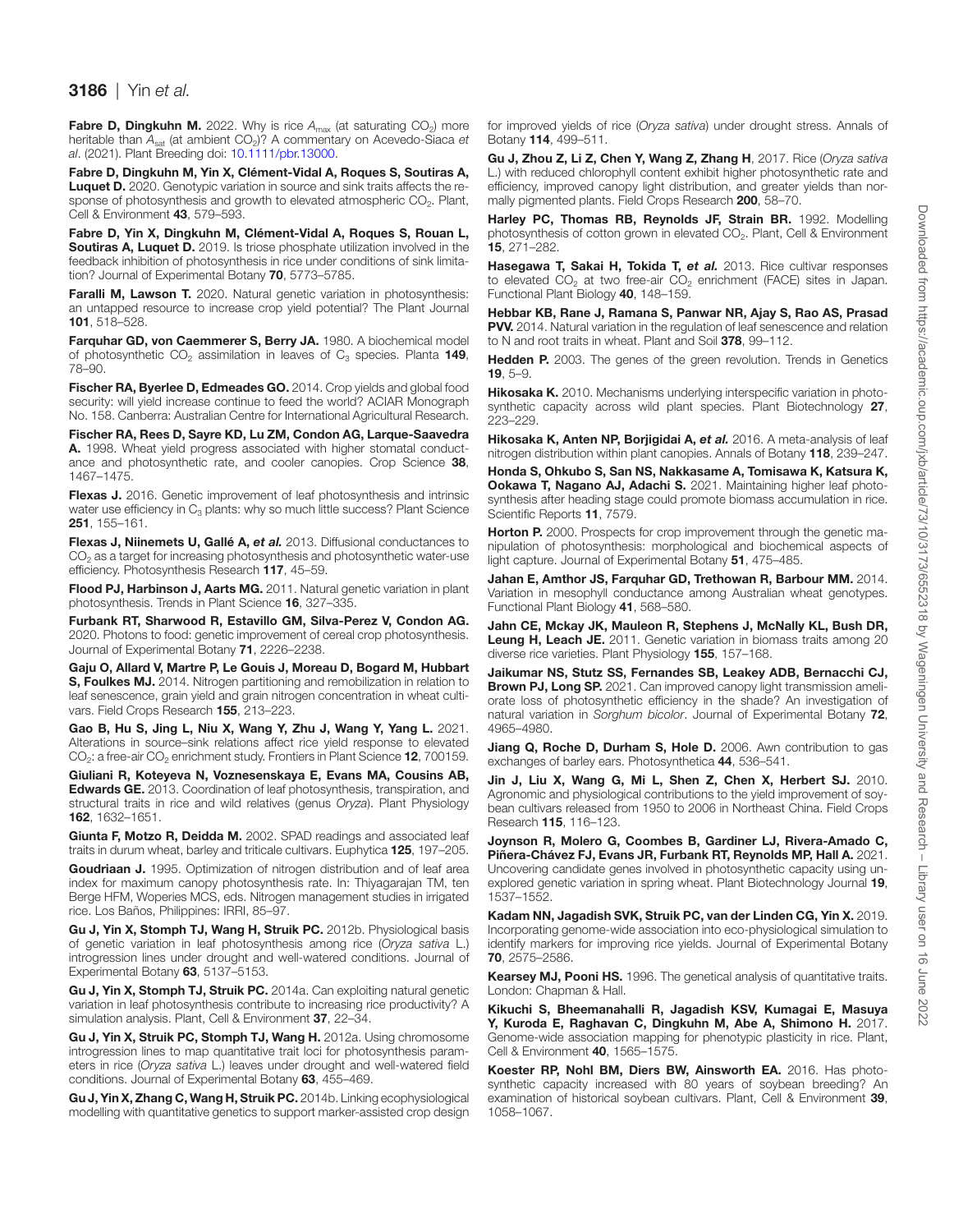<span id="page-14-11"></span>Koester RP, Skoneczka JA, Cary TR, Diers BW, Ainsworth EA. 2014. Historical gains in soybean (*Glycine max* Merr.) seed yield are driven by linear increases in light interception, energy conversion, and partitioning efficiencies. Journal of Experimental Botany 65, 3311–3321.

<span id="page-14-2"></span>Kromdijk J, Głowacka K, Leonelli L, Gabilly ST, Iwai M, Niyogi KK, Long SP. 2016. Improving photosynthesis and crop productivity by accelerating recovery from photoprotection. Science 354, 857-861.

<span id="page-14-19"></span>Li C, Li Y, Shi Y, Song Y, Zhang D, Buckler ES, Zhang Z, Wang T, Li Y. 2015. Genetic control of the leaf angle and leaf orientation value as revealed by ultra-high density maps in three connected maize populations. PLoS One 10, e0121624.

<span id="page-14-38"></span>Lin L, Zhao Y, Liu F, Chen Q, Qi J. 2019. Narrow leaf 1 (NAL1) regulates leaf shape by affecting cell expansion in rice (*Oryza sativa* L.). Biochemical and Biophysical Research Communications 516, 957–962.

<span id="page-14-0"></span>Long SP, Marshall-Colon A, Zhu XG. 2015. Meeting the global food demand of the future by engineering crop photosynthesis and yield potential. Cell 161, 56–66.

<span id="page-14-28"></span>López-Calcagno PE, Brown KL, Simkin AJ, Fisk SJ, Vialet-Chabrand S, Lawson T, Raines CA. 2020. Stimulating photosynthetic processes increases productivity and water-use efficiency in the field. Nature Plants 6, 1054–1063.

<span id="page-14-20"></span>Lu S, Zhang M, Zhang Z, Wang Z, Wu N, Song Y, Wan P. 2018. Screening and verification of genes associated with leaf angle and leaf orientation value in inbred maize lines. PLoS One 13, e0208386.

<span id="page-14-4"></span>Lv C, Huang Y, Sun W, Yu L, Zhu J. 2020. Response of rice yield and yield components to elevated [CO<sub>2</sub>]: a synthesis of updated data from FACE experiments. European Journal of Agronomy 112, 125961.

<span id="page-14-36"></span>Lyra DH, Griffiths CA, Watson A, Joynson R, Molero G, Igna AA, Hassani-Pak K, Reynolds MP, Hall A, Paul MJ. 2021. Gene-based mapping of trehalose biosynthetic pathway genes reveals association with source- and sink-related yield traits in a spring wheat panel. Food and Energy Security 10, e292.

<span id="page-14-8"></span>Mathan J, Singh A, Jathar V, Ranjan A. 2021. High photosynthesis rate in two wild rice species is driven by leaf anatomy mediating high Rubisco activity and electron transport rate. Journal of Experimental Botany 72, 7119–7135.

<span id="page-14-30"></span>Maydup ML, Antonietta M, Guiamet JJ, Tambussi EA, 2012. The contribution of green parts of the ear to grain filling in old and modern cultivars of bread wheat (*Triticum aestivum* L.): evidence for genetic gains over the past century. Field Crops Research 134, 208–215.

<span id="page-14-7"></span>McAusland L, Vialet-Chabrand S, Jauregui I, *et al.* 2020. Variation in key leaf photosynthetic traits across wheat wild relatives is accession dependent not species dependent. New Phytologist 228, 1767–1780.

<span id="page-14-3"></span>Meena RK, Reddy KS, Gautam R, Maddela S, Reddy AR, Gudipalli P. 2021. Improved photosynthetic characteristics correlated with enhanced biomass in a heterotic F1 hybrid of maize (*Zea mays* L.). Photosynthesis Research 147, 253–267.

<span id="page-14-10"></span>Miflin B. 2000. Crop improvement in the 21st century. Journal of Experimental Botany 51, 1–8.

<span id="page-14-34"></span>Molero G, Joynson R, Pinera-Chavez FJ, Gardiner LJ, Rivera-Amado C, Hall A, Reynolds MP. 2019. Elucidating the genetic basis of biomass accumulation and radiation use efficiency in spring wheat and its role in yield potential. Plant Biotechnology Journal 17, 1276–1288.

<span id="page-14-31"></span>Molero G, Reynolds MP. 2020. Spike photosynthesis measured at high throughput indicates genetic variation independent of flag leaf photosynthesis. Field Crops Research 255, 107866.

<span id="page-14-37"></span>Molero G, Sukumaran S, Reynolds MP. 2014. Spike photosynthesis contribution to grain yield and identification of molecular markers: a potential trait for breeding programs? Proceedings of the Conference of 4th Wheat Yield Consortium, CIMMYT, Cd. Obregon, Sonora, Mexico.

<span id="page-14-26"></span>Monaghan JM, Snape JW, Chojecki AJS, Kettlewell PS. 2001. The use of grain protein deviation for identifying wheat cultivars with high grain protein concentration and yield. Euphytica 122, 309–317.

<span id="page-14-23"></span>Moreau D, Allard V, Gaju O, Le Gouis J, Foulkes MJ, Martre P. 2012. Acclimation of leaf nitrogen to vertical light gradient at anthesis in wheat is a whole-plant process that scales with the size of the canopy. Plant Physiology 160, 1479–1490.

<span id="page-14-25"></span>Mu X, Chen Q, Chen F, Yuan L, Mi G. 2018. Dynamic remobilization of leaf nitrogen components in relation to photosynthetic rate during grain filling in maize. Plant Physiology and Biochemistry 129, 27–34.

<span id="page-14-15"></span>Nunes-Nesi A, Nascimento Vde L, de Oliveira Silva FM, Zsögön A, Araújo WL, Sulpice R. 2016. Natural genetic variation for morphological and molecular determinants of plant growth and yield. Journal of Experimental Botany 67, 2989–3001.

<span id="page-14-21"></span>Ort DR, Zhu X-G, Melis A. 2011. Optimizing antenna size to maximize photosynthetic efficiency. Plant Physiology 155, 79–85.

<span id="page-14-1"></span>Ort DR, Merchant SS, Alric J, et al. 2015. Redesigning photosynthesis to sustainably meet global food and bioenergy demand. Proceedings of the National Academy of Sciences, USA 112, 8529–8536.

<span id="page-14-14"></span>Ouyang W, Struik PC, Yin X, Yang J. 2017. Stomatal conductance, mesophyll conductance, and transpiration efficiency in relation to leaf anatomy in rice and wheat genotypes under drought. Journal of Experimental Botany 68, 5191–5205.

<span id="page-14-18"></span>Ouyang W, Yin X, Yang J, Struik PC. 2021. Roles of canopy architecture and nitrogen distribution in the better performance of an aerobic than a lowland rice cultivar under water deficit. Field Crops Research 271, 108257.

<span id="page-14-17"></span>Paul MJ, Driscoll SP, Lawlor DW. 1992. Sink-regulation of photosynthesis in relation to temperature in sunflower and rape. Journal of Experimental Botany 43, 147–153.

<span id="page-14-27"></span>**Pearcy RW, Ehleringer J.** 1984. Comparative ecophysiology of  $C_3$  and  $C_4$ plants. Plant, Cell & Environment 7, 1–13.

<span id="page-14-12"></span>Penning de Vries FWT, Jansen DM, ten Berge HFM, Bakema A. 1989. Simulation of ecophysiological processes of growth in several annual crops. Los Baños, Philippines: IRRI, and Wageningen, Netherlands: Pudoc.

<span id="page-14-29"></span>Peng S. Garcia FV, Laza RC. Cassman KG. 1993. Adjustment for specific leaf weight improves chlorophyll meter's estimate of rice leaf nitrogen concentration. Agronomy Journal 85, 987–990.

<span id="page-14-35"></span>Qu M, Essemine J, Li M, Chang S, Chang T, Chen G-Y, Zhu X.-G. 2020. Genome-wide association study unravels LRK1 as a dark respiration regulator in rice (*Oryza sativa* L.). International Journal of Molecular Sciences 21, 4930.

<span id="page-14-5"></span>Qu M, Zheng G, Hamdani S, Essemine J, Song Q, Wang H, Chu C, Sirault X, Zhu XG. 2017. Leaf photosynthetic parameters related to biomass accumulation in a global rice diversity survey. Plant Physiology 175, 248–258.

<span id="page-14-32"></span>Rangan P, Furtado A, Henry RJ. 2016. New evidence for grain specific C<sub>4</sub> photosynthesis in wheat. Scientific Reports 6, 31721.

<span id="page-14-9"></span>Richards RA. 2000. Selectable traits to increase crop photosynthesis and yield of grain crops. Journal of Experimental Botany 51, 447–458.

<span id="page-14-6"></span>Sadras VO, Lawson C, Montoro A. 2012. Photosynthetic traits in Australian wheat varieties released between 1958 and 2007. Field Crops Research 134, 19–29.

<span id="page-14-39"></span>Salter WT, Li S, Dracatos PM, Barbour MM. 2020. Identification of quantitative trait loci for dynamic and steady-state photosynthetic traits in a barley mapping population. AoB Plants 12, plaa063.

<span id="page-14-13"></span>Sands PJ. 1995. Modelling canopy production. II. From single-leaf photosynthetic parameters to daily canopy photosynthesis. Australian Journal of Plant Physiology 22, 603-614.

<span id="page-14-16"></span>Scafaro AP, Von Caemmerer S, Evans JR, Atwell BJ. 2011. Temperature response of mesophyll conductance in cultivated and wild *Oryza* species with contrasting mesophyll cell wall thickness. Plant, Cell & Environment 34, 1999–2008.

<span id="page-14-33"></span>Setter TL, Conocono EA, Egdane JA, Kropff MJ. 1995. Possibility of increasing yield potential of rice by reducing panicle height in the canopy. I. Effects of panicles on light interception and canopy photosynthesis. Australian Journal of Plant Physiology 22, 441–451.

<span id="page-14-22"></span>Setter TL, Peng S, Kirk GJD, Virmani SS, Kropff MJ, Cassman KG. 1994. Physiological considerations and hybrid rice. In: Cassman KG, ed. Breaking the yield barrier. Proceedings of a workshop on rice yield potential in favorable environments. Los Baños, Philippines: IRRI, 39–62.

<span id="page-14-24"></span>Shao L, Liu Z, Li H, *et al.* 2021. The impact of global dimming on crop yields is determined by the source–sink imbalance of carbon during grain filling. Global Change Biology 27, 689–708.